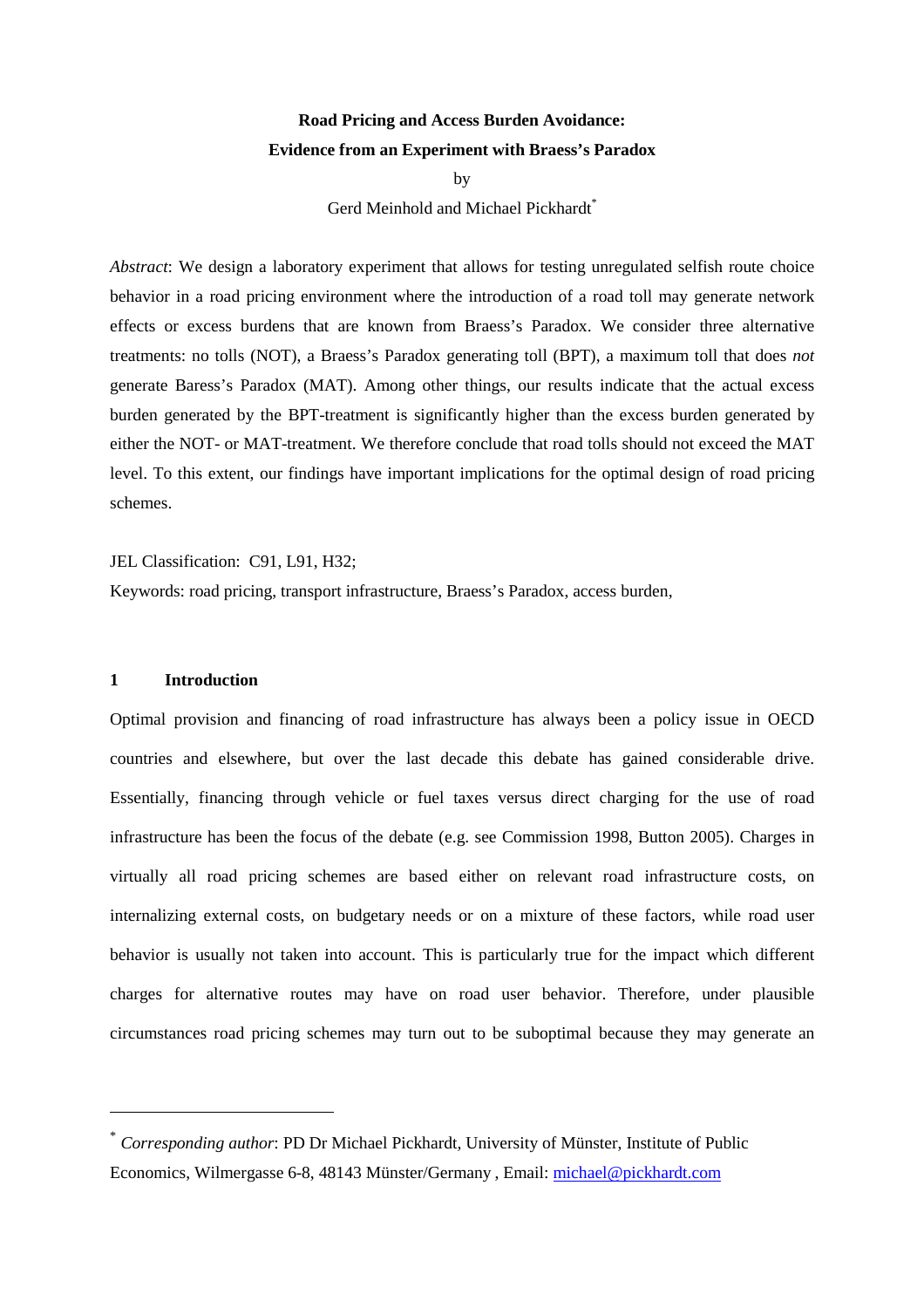excess burden. In transport economics such problems could be analyzed with Braess's Paradox (e.g. see Pickhardt 2007; Meinhold and Pickhardt 2008, 2007).

In the following, we design a laboratory experiment that allows for testing endogenous road user behavior in a road pricing environment in which Braess's Paradox may emerge. We consider three alternative treatments: no tolls (NOT), a Braess's Paradox generating toll (BPT) and a maximum toll that does *not* generate Braess's Paradox (MAT). Our results indicate that the actual excess burden generated by the BPT treatment is significantly higher than the excess burdens generated by either the NOT or MAT treatment. Among other things, we therefore conclude that road tolls should not exceed the MAT level.

The paper is organized as follows. In the next two sections we provide some background on Braess's Paradox and the underlying model. The experimental design is introduced in section four and results are discussed thereafter. The final section concludes.

#### **2 Braess's Paradox**

Braess's Paradox is an illustration of the counterintuitive fact that removing (adding) links from (to) a network in which unregulated selfish route choice prevails may actually decrease (increase) costs incurred by agents in an equilibrium flow distribution (e.g. see Valiant and Roughgarden 2006, Korilis et al. 1999). From a game theoretical perspective Braess's Paradox is a network game that may coincide in some cases with a minority game (see Coolen 2005), for example, in the experiment we discuss here. The paradox was introduced in a seminal paper by the German mathematician Dietrich Braess in the late 1960s and has ever since received attention in transport economics, mathematical and computer sciences (Braess 1968, 2005; Murchland 1970). Since the late 1990s, however, new insights led to a fresh wave of interest in Braess's Paradox (see Pas and Principio 1997; Penchina 1997; among others). For example, Rapoport et al. (2005, 2006) conduct the first laboratory experiments with Braess's Paradox and Valiant and Roughgarden (2006) show that Braess's Paradox occurs with high probability in a natural random network and that the 'global' behavior of an equilibrium flow in a large random network is similar to Braess's original four-node example. This latter result indicates that Braess's Paradox is a relevant policy issue for large transportation networks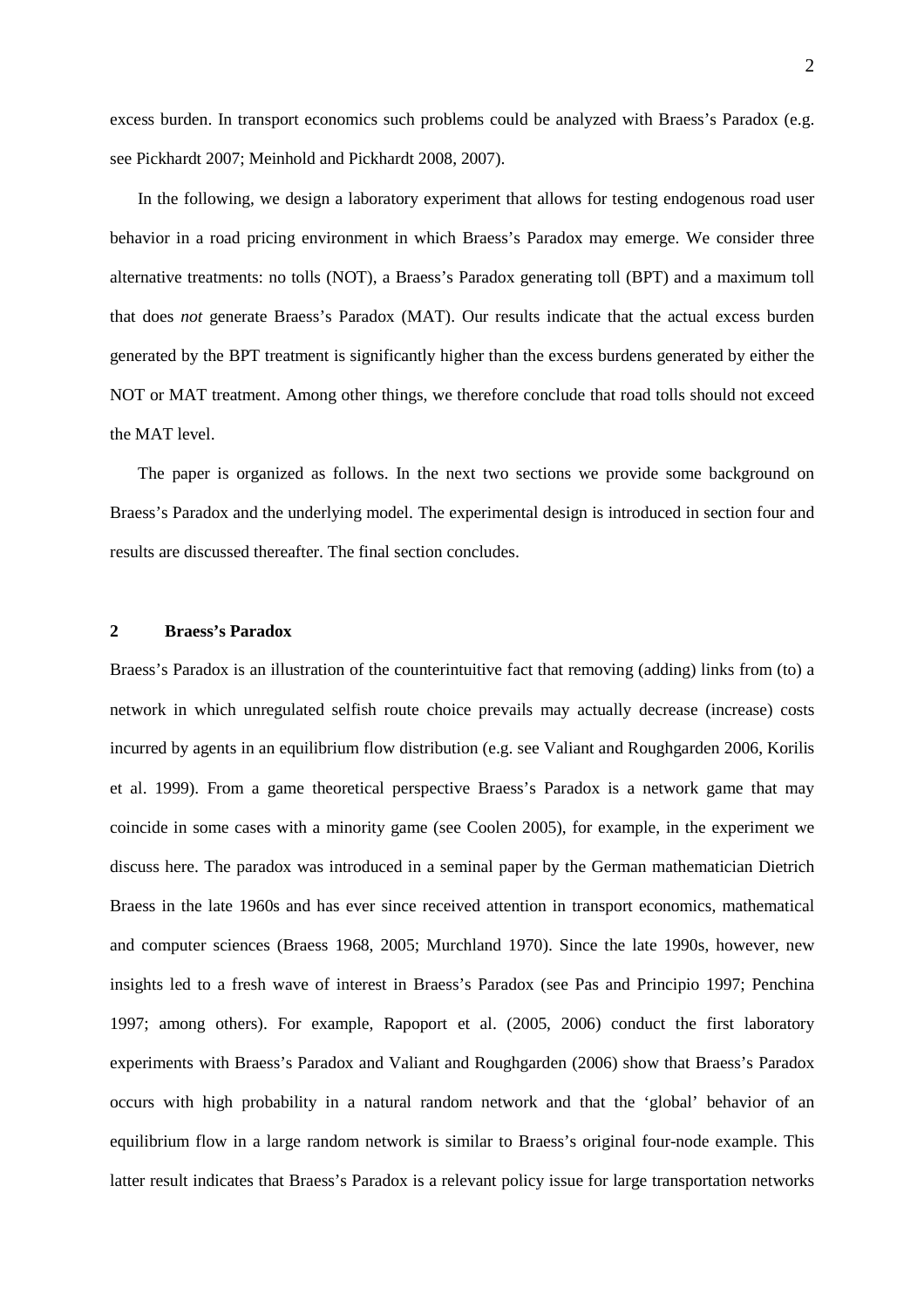and that it is sufficient to analyze the associated problems within small four-node examples. Therefore, in the following, we introduce Braess`s original example and the version we use in this paper.

Figure 1 shows a simple transportation network with four nodes and five links labeled *I* to *V*.



**Figure 1: Braess's Paradox** 

Permissible directions of traffic flows are indicated by arrows. Hence, all traffic from the start node (origin) to the end node (destination) may take three alternative routes: route 1, which involves links *I* and *IV* (dotted arrows); route 2, which involves links *II* and *V* (dashed arrows); or route 3, which involves links *I*, *III* and *V* (straight arrows). Figure 1 is a slightly amended version of Braess's (1968, p. 263; 2005, p. 448) original example. Now assume that the following costs are associated with links *I* to *V*:

$$
I = 2x_I,\tag{1}
$$

$$
II = 10 + x_{II},\tag{2}
$$

$$
III = 2x_{III},\tag{3}
$$

$$
IV=10+\ x_{IV},\tag{4}
$$

$$
V = 2x_V, \tag{5}
$$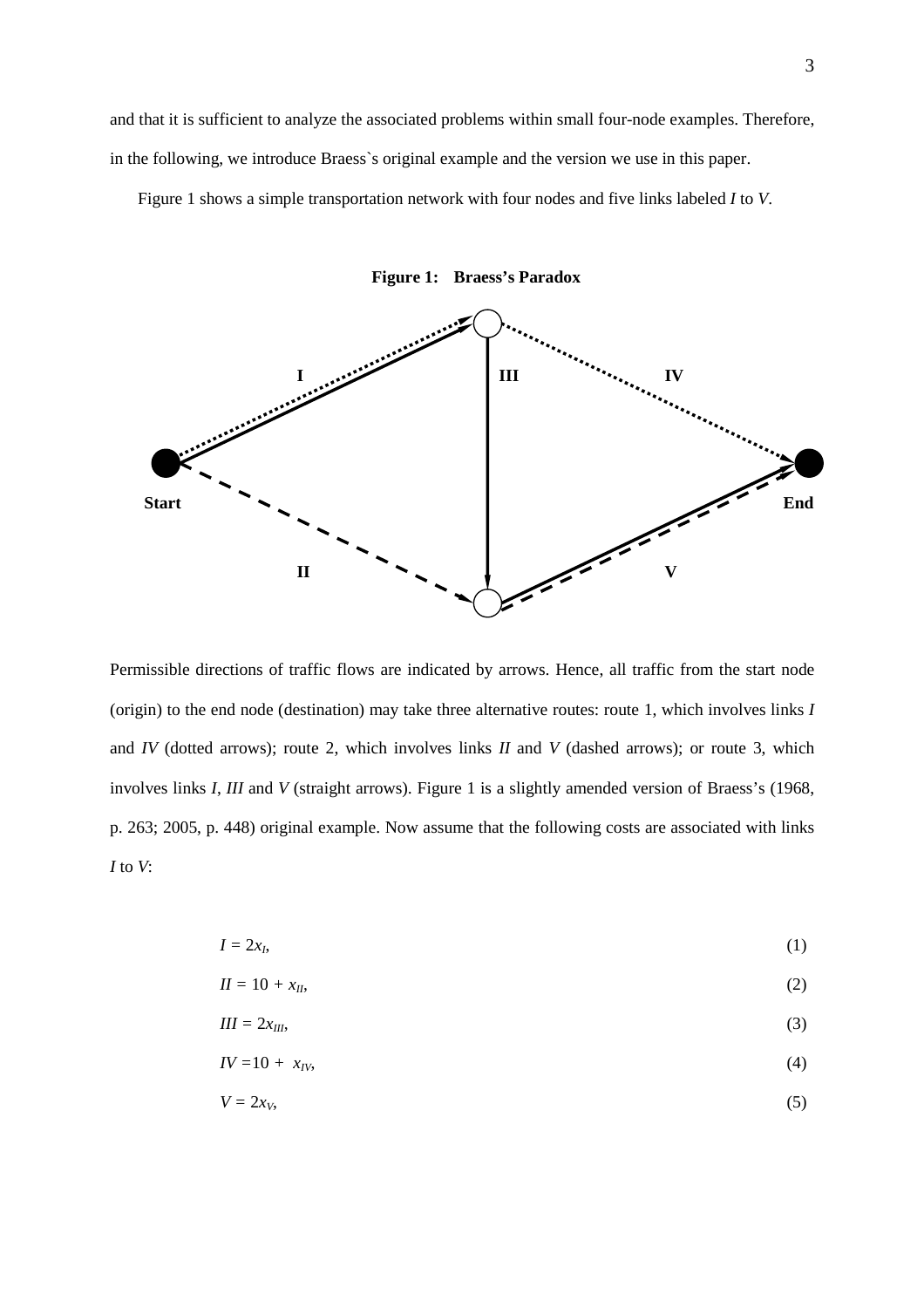where *x<sub>I-V</sub>* denotes the number of homogenous agents or vehicles traveling on links *I* to *V* and travel costs are measured in units of time (see also Braess (1968, p. 263) or Rapoport et al. (2005, 2006), who use somewhat different cost structures). Suppose that the total number of agents *X* traveling from start to end is given, with  $\overline{X} = 6$ . In this case, the equilibrium flow distribution over the three possible routes,  $R_{1-3}$ , is:  $R_1 = R_2 = R_3 = 2$ . Then, because of  $x_{II} = x_{III} = x_{IV} = 2$ , and  $x_{I} = x_{V} = 4$ , each agent has travel costs of 20 units of time and total travel costs amount to  $(6 \cdot 20) = 120$  units of time.

Now assume that link *III* is blocked (or removed) by an appropriate road toll or some other ruling, so that route 3 cannot be used anymore. The equilibrium flow distribution over the two remaining routes,  $R_{1-2}$ , is now:  $R_1 = R_2 = 3$ , which leads to  $x_1 = x_{II} = x_{IV} = x_V = 3$ , and yields travel costs of just 19 units of time for each agent and total travel costs of  $(6 \cdot 19 =) 114$  units of time. Hence, blocking certain parts of a transportation network (link *III* in Figure 1), for example, by introducing a congestion fee, may improve both individual and overall welfare, or in other words, may represent a Pareto-improvement. In modern transport economics Braess's Paradox is used to illustrate this point (e.g. see Hagstrom and Abrams 2001; Johansson and Mattsson 1995, p. 24–25).

Now look at Braess's Paradox the other way round, that is, by assuming that link *III* does not exist and that the equilibrium flow distribution  $R_1 = R_2 = 3$  prevails. Adding new infrastructure to the existing road network, that is, link *III*, leads to the seemingly paradoxical situation that rational, payoff maximizing road users will adjust their route choice in a way that leads to the new equilibrium flow distribution  $R_1 = R_2 = R_3 = 2$ , which is characterized by higher individual and overall travel costs in terms of time to get from start to end. This is why Braess called it a paradox, but effectively it is simply a situation in which the resulting non-cooperative Nash user equilibrium is not a Paretooptimum.

In this paper, however, we interpret Braess's Paradox in a somewhat different way. That is, we specify the transportation network shown in Figure 1 as a two-tier road network, where links *II* and *IV* represent motorways *M* and links *I*, *III* and *V* represent highways *H*. Next we assume that cost functions (1), (3) and (5) remain unchanged, whereas the cost functions of the motorways, (2) and (4), are changed to: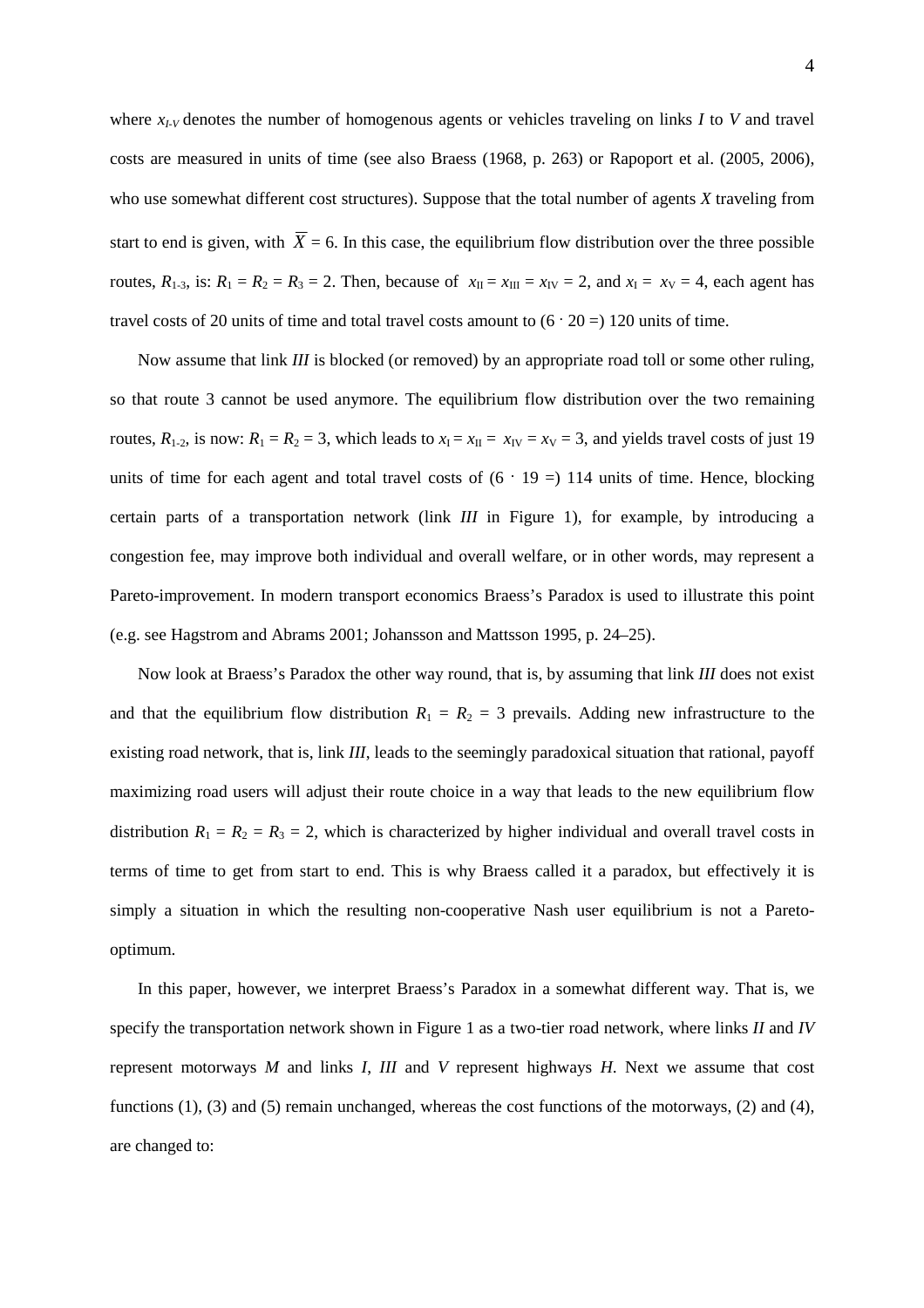$$
II = x_{II},\tag{2'}
$$

$$
IV = x_{IV}.\tag{4'}
$$

Under these circumstances the equilibrium flow distribution will be  $R_1 = R_2 = 3$  again, and because of  $x_I = x_{II} = x_{IV} = x_V = 3$ , this distribution yields travel costs of just 9 units of time for each agent and total travel costs of  $(6 \cdot 9) = 54$  units of time. If we now assume that a toll on motorways is introduced, say in terms of 10 monetary units (with one monetary unit being equivalent to a unit of time, for simplicity), the initial cost functions (2) and (4) would re-emerge. Yet, as demonstrated above, rational and payoff maximizing agents would reconsider their route choice and the new equilibrium flow distribution over the three possible routes would be:  $R_1 = R_2 = R_3 = 2$ . As noted, under these circumstances, i.e.,  $x_{II} = x_{III} = x_{IV} = 2$  and  $x_{I} = x_{V} = 4$ , each agent has travel costs of 20 units of time and total travel costs amount to  $(6 \cdot 20 =) 120$  units of time. But this means that an excess burden of up to 26 units has emerged, because total costs (120) minus total revenue  $(4 \cdot 10=40)$  minus minimum costs (54) amounts to 26.

In the following section, we generalize the underlying model and show how to calculate a maximum road toll that does not cause Braess's Paradox and the associated excess burden, subject to the prevailing parameter values. From a welfare perspective, road tolls should not exceed such a level. In fact, the experimental design which we introduce here allows for testing whether such a maximum toll would really avoid an excess burden in practice, that is, if real human beings are faced with unregulated selfish routing in a road network where Braess's Paradox may emerge. Finally, it must be stressed that Braess's Paradox is neither driven by the linearity of the cost functions nor by the symmetry of the cost functions adopted here nor by the fixed demand for travel (number of agents), but simply by the fact that a basic network (Routes 1 and 2) is transformed into an augmented network (Routes 1, 2 and 3) (e.g. see Rapoport et al. 2005, p. 7; Roughgarden 2005, p. 51–52). According to Penchina (1997, p. 380) the necessary and sufficient conditions which such a network structure has to fulfill are: (i) the network (but not each link) must have both fixed and variable user costs, (ii) the two routes of the basic network must have an opposite order of appearance of the links dominated by fixed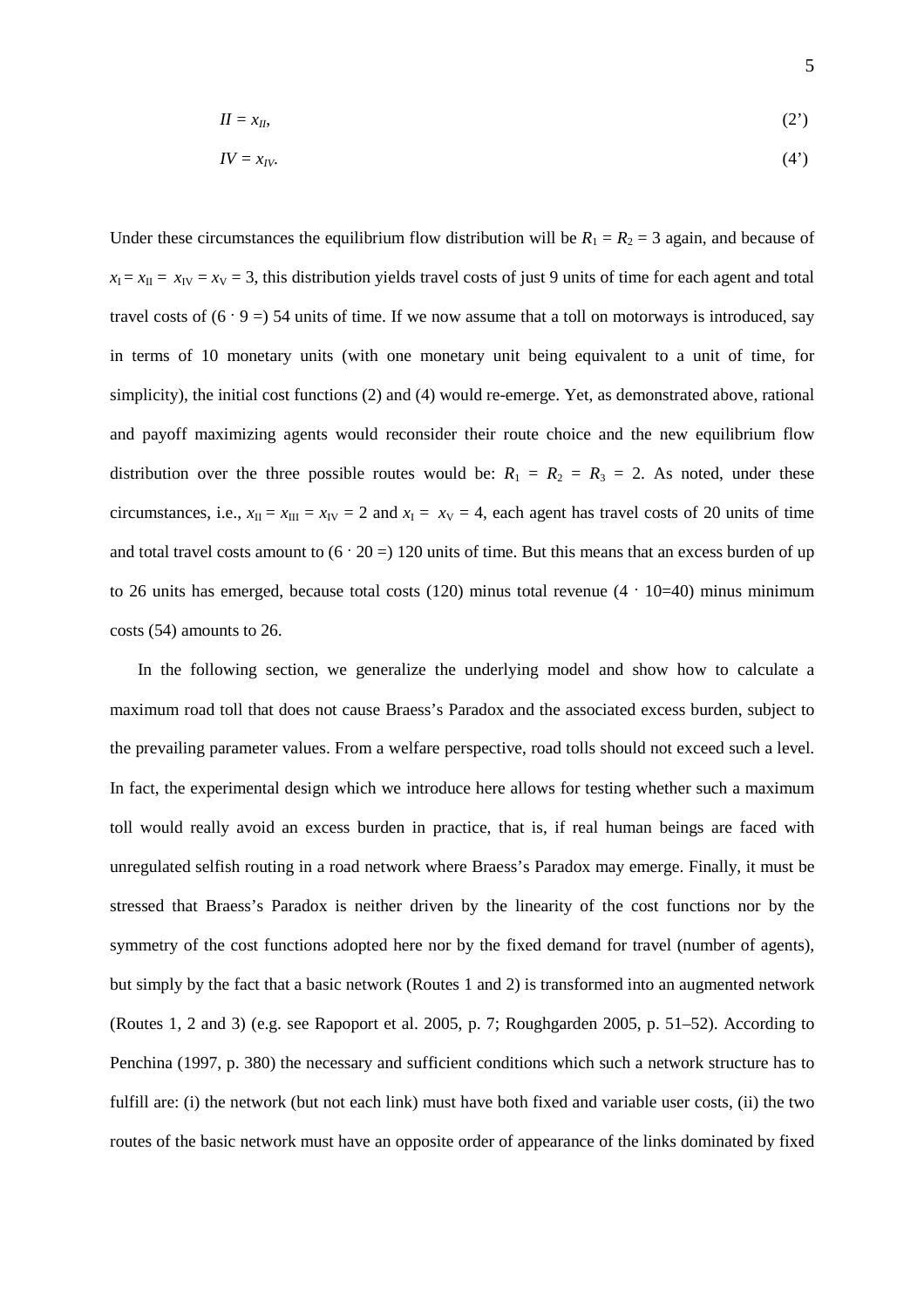versus variable costs and, (iii) the fixed costs of the traverse link in the augmented network must be lower than the difference in fixed costs between the links dominated by fixed and variable user costs.

#### **3 The Model**

To discuss some essential aspects of the underlying model, we assume that each of the five links is associated with the following generalized, nonnegative, nondecreasing linear cost function:  $\gamma_i + \delta_i x_i$ , with  $i = I, ..., V$  and  $\gamma_i, \delta_i \in \mathbb{R}_0^+$  and  $x_i \in N_0$ . As noted, we specify the transportation network shown in Figure 1 as a two-tier road network, where links *II* and *IV* represent motorways *M* and links *I*, *III* and *V* represent highways *H*. For simplicity, we assume that parameters  $\gamma$  and  $\delta$  are identical on each motorway and take the value  $\gamma_M$  and  $\delta_M$ , respectively. Likewise, we assume that parameter  $\delta$  is identical on each highway and takes the value  $\delta_H$  and that parameter  $\gamma$  is set equal to zero on highways. Typically,  $\delta$  would be measured in units of time and would depend on a number of other parameters associated with link *i* (such as the number of lanes, surface conditions, etc.), but for simplicity we assume that  $\delta$  can be expressed in monetary units. Blayac (2006) discusses some methods to express travel time in monetary units. Hence, the parameter  $\delta$  captures the technical difference between the two tiers, highway and motorway. Under normal circumstances,  $\delta_H > \delta_M$  would hold, indicating that a highway is less efficient than a motorway in terms of travel time or costs. In contrast, parameter  $\gamma$  is an intrinsically monetary measure that may be set by the provider of the road network, which could be either the government or a private firm.

Based on the generalized versions of (1) to (5) and the generalizations regarding the parameters  $\gamma$ and  $\delta$ , the costs  $C_i$  of using route *j*, with  $j = 1, 2, 3$ , can be calculated by adding up the costs associated with each arrow involved in using a specific route (see Figure 1). Rearranging terms, route costs can be written as follows:

$$
C_1(x_1, x_3) = \gamma_M + (\delta_M + \delta_H)x_1 + \delta_H x_3, \qquad (6)
$$

$$
C_2(x_2, x_3) = \gamma_M + (\delta_M + \delta_H)x_2 + \delta_H x_3,\tag{7}
$$

$$
C_3(x_3) = \delta_H X + 2\delta_H x_3,\tag{8}
$$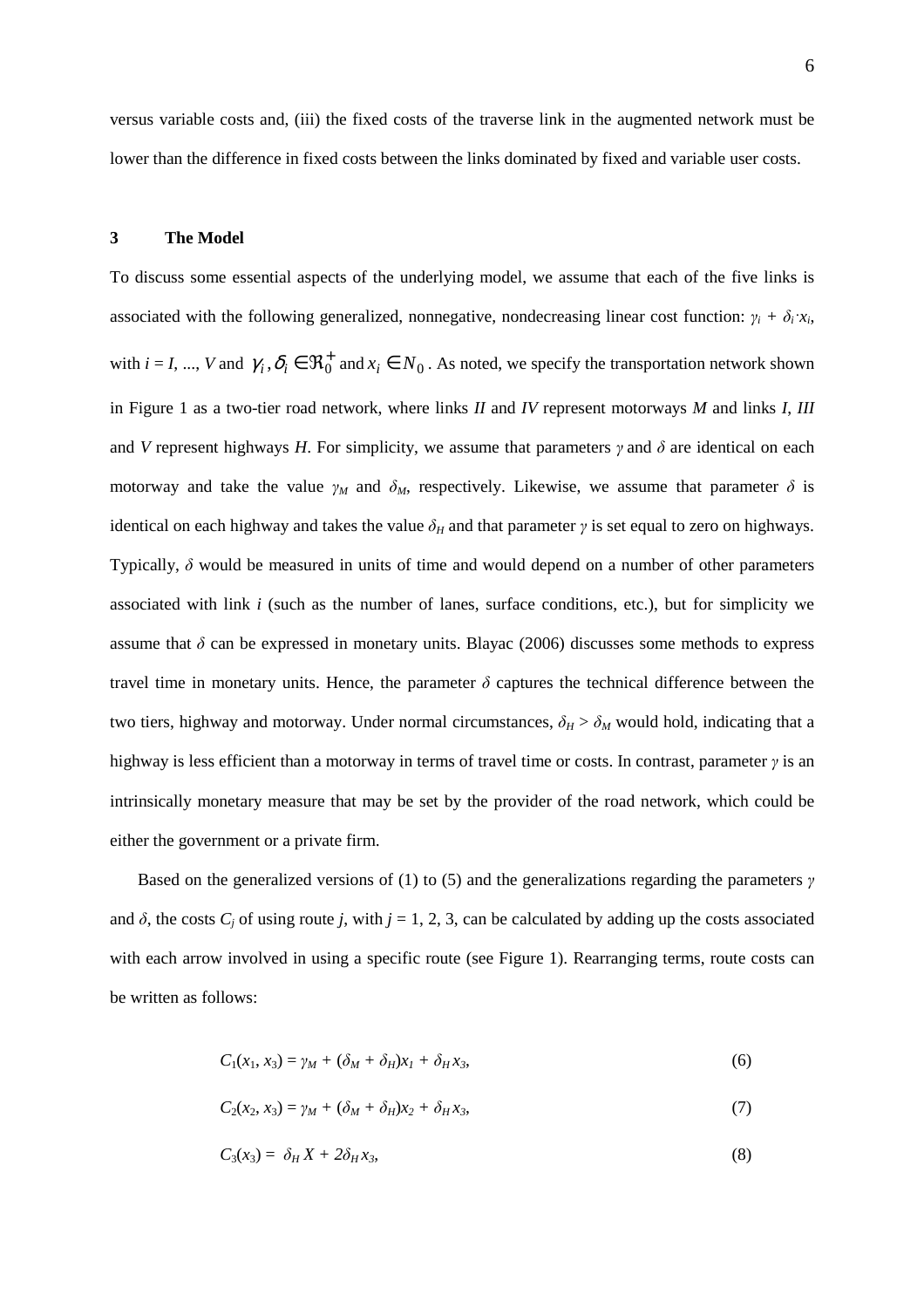where  $x_j$  is the total number of agents traveling on route *j* and *X* is the total number of agents using the network, with  $X \ge x_j$  and  $X = x_1 + x_2 + x_3$ . Route cost functions (6) to (8) describe the strategy space and, therefore, allow for analyzing endogenous route choice behavior in a road pricing environment in which Braess's Paradox may emerge. In any such analysis identifying allocations that either represent a Nash user equilibrium, a minimum of total costs, a revenue maximum, and a combination of these three, would be of interest because knowing such values would allow for identifying the excess burden associated with certain route choice allocations.

Let us first consider Nash user equilibria. Suppose that every *used* route has the same costs and every *unused* route has costs greater than or equal to those of the used routes. This situation characterizes a Nash user equilibrium because no rational, payoff maximizing agent has an incentive to change its route choice. Given the assumptions made so far, it follows from (6) and (7) that  $C_1 = C_2$ holds, if  $x_1 = x_2$ . Therefore, it is sufficient to examine the following three route cost relations to derive the conditions for all conceivable Nash user equilibria:  $C_1 = C_3$ ,  $C_1 \le C_3$ , and  $C_1 \ge C_3$ . Regarding the latter two, it immediately follows that if  $C_1 \le C_3$  holds, allocation  $x_1 = x_2 = X / 2$  and  $x_3 = 0$  emerges in equilibrium, and that if  $C_1 \ge C_3$  holds, allocation  $x_1 = x_2 = 0$  and  $x_3 = X$  results in equilibrium. Hence, applying (6) to (8) to the three relevant cost relations and rearranging yields the following three conditions of which one must hold, if the flow distribution is a Nash user equilibrium.

$$
X \ge 2 \frac{\gamma_M}{(\delta_H - \delta_M)}, \qquad \Rightarrow \qquad x_1 = x_2 = \frac{X}{2} \text{ and } x_3 = 0,
$$
 (9)

$$
X \le \frac{\gamma_M}{2\delta_H} \,, \qquad \qquad \Rightarrow \qquad x_1 = x_2 = 0 \text{ and } x_3 = X \quad , \qquad (10)
$$

$$
\frac{\gamma_M}{2\delta_H} \le X \le 2 \frac{\gamma_M}{(\delta_H - \delta_M)}, \qquad \Rightarrow \qquad x_1 = \frac{2\delta_H X - \gamma_M}{(\delta_M + 3\delta_H)}.
$$
\n(11)

The Nash equilibrium flow distribution is then calculated by first checking which of the three relations on the left hand side actually holds with respect to given parameter values. Next,  $x_1$  is calculated by applying the relevant formula on the right hand side. Regarding  $(11)$  values for  $x_2$  and  $x_3$  follow from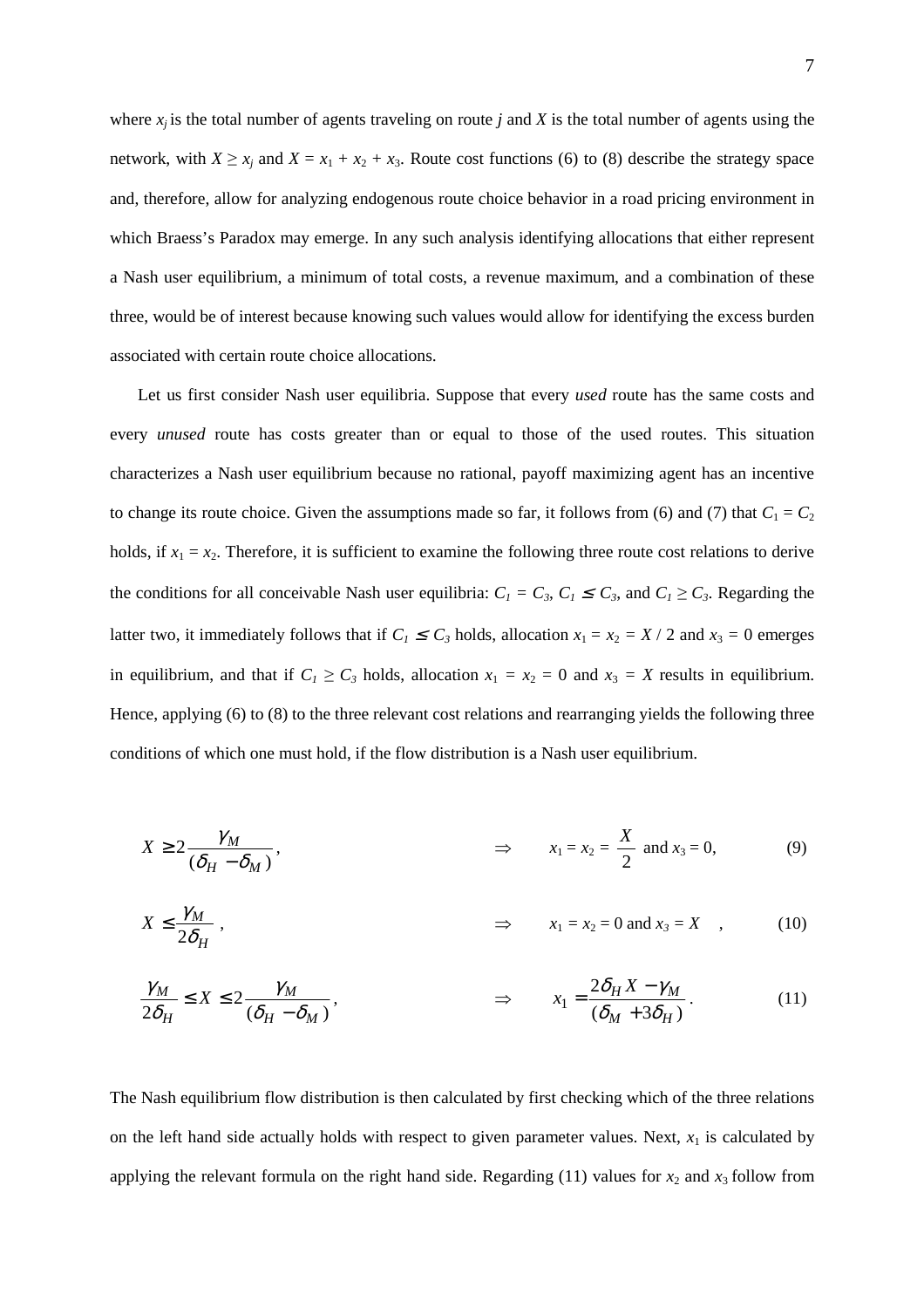any value calculated for  $x_1$ , according to  $x_1 = x_2$  and  $x_3 = X - 2x_1$ . We denote any such  $x_j$  as  $\tilde{x}_j$ ( . In some cases, however, (11) may either lead to  $\bar{x}_1 < 0$ ( , or  $\bar{x}_1 > X/2$ ( which implies  $\bar{x}_3$ ( < 0. But as negative values for  $\bar{x}_j$ ( are not permitted, in these cases either (9) or (10) must hold. In particular, for all  $\bar{x}_1 > X/2$ ( , implying  $\bar{x}_3$ (  $0$ , the next permissible solution is  $\bar{x}_3$ (  $= 0$ , which implies that condition (9) holds, and for all  $\bar{x}_1 < 0$ ( the next permissible solution is  $\bar{x}_1$ (  $=\bar{x}_2$ ( = 0, which implies that condition (10) holds. To summarize, for any set of given values of the parameters γ*,* δ*,* and *X*, a Nash user equilibrium flow distribution exists and can be calculated from (11). That is, if  $0 \le \bar{x}_1 \le X/2$ ( holds, an interior solution results where in equilibrium all three routes are used (mixed strategy equilibrium),  $\bar{x}_j > 0, \forall j$ ( . Yet, if  $\bar{x}_1 < 0$ ( holds, a corner solution results where in equilibrium only one route is used, with  $\bar{x}_1$ (  $=\bar{x}_2$ (  $= 0$  and  $\bar{x}_3$  $\overline{a}$  $= X$ . Likewise, if  $\bar{x}_1 > X/2$ ( holds, another corner solution results where in equilibrium only two routes are used, with  $\bar{x}_1$ (  $=\bar{x}_2$ (  $= X / 2$  and  $\bar{x}_3$ (  $= 0$ . Moreover, it is worth noting that (11) compares to equation (4a) in Pas and Principio (1997, p. 269), once the necessary changes in notation and assumptions are made (in our terms Pas and Principio define the traverse link III as a motorway and not as a highway).

Next we derive the total cost minimum. In a first step, we calculate total costs *C* as the sum of costs incurred by each agent:

$$
C(x_1, x_2, x_3) = x_1 \cdot C_1(x_1, x_3) + x_2 \cdot C_2(x_2, x_3) + x_3 \cdot C_3(x_3). \tag{12}
$$

Since  $C(\cdot)$  assumes a minimum at  $x_1 = x_2$  (see appendix A for a proof), we substitute equations (6) to (8) into (12) and replace  $x_2$  by  $x_1$ . Because  $x_1 = x_2$  implies  $x_3 = X - 2x_1$ , we can also replace  $x_3$  by  $X 2x_1$ . Hence, total costs are a function of  $x_1$  only:

$$
\hat{C}(x_1) = 2(\delta_M + 3\delta_H)x_1^2 + 2(\gamma_M - X4\delta_H)x_1 + 3\delta_H X^2.
$$
\n(13)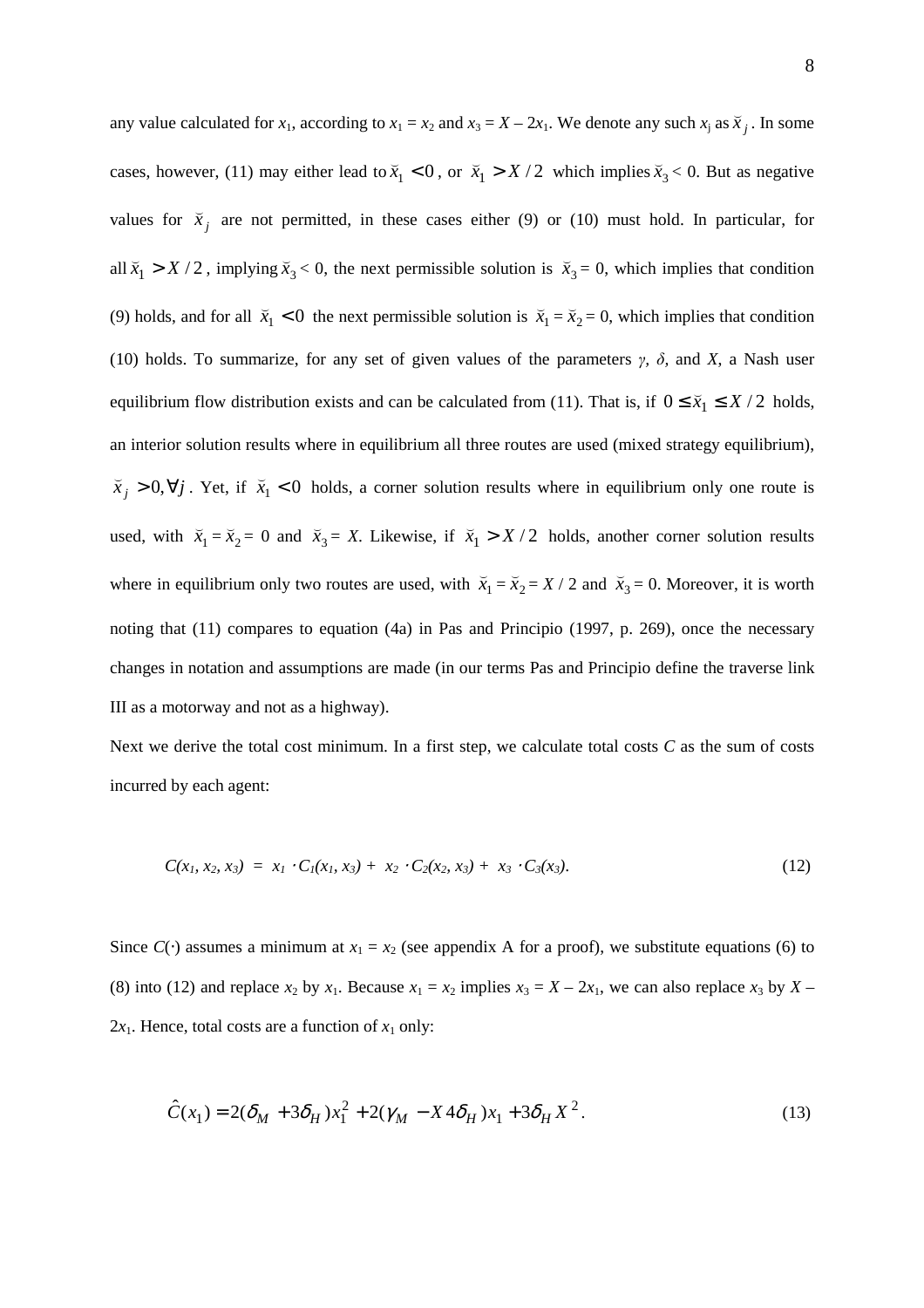Assuming that (13) is twice continuously differentiable, Meinhold and Pickhardt (2007) derive the FOC for a local minimum as:

$$
\frac{\partial \hat{C}}{\partial x_1} = 4(\delta_M + 3\delta_H)x_1 + 2(\gamma_M - 4\delta_H X) = 0.
$$
\n(14)

Rearranging yields:

$$
\hat{x}_1 = \frac{4\delta_H X - \gamma_M}{2(\delta_M + 3\delta_H)}.
$$
\n(15)

Inspection of (14) shows that the second order condition for a local minimum also holds, with  $4(\delta_M + 3\delta_H) > 0$ , because  $\delta_H$  and  $\delta_M$  are always positive. But again, equation (15) may either lead to negative values for  $x_1$  or to  $x_1 \geq X/2$ , which implies negative values for  $x_3$ . Yet, it can be shown that the minimum of total costs occurs at  $x_1 = x_2 = 0$  and  $x_3 = X$  for negative values of  $x_1$ , or at  $x_1 = x_2 = X/2$ and  $x_3 = 0$ , for negative values of  $x_3$ .

We now turn to revenues. Although each agent traveling on the road network may have to bear both the  $\gamma$  and  $\delta$  cost component, only  $\gamma$  generates revenue for the network provider. Moreover, it is possible that an increase of  $\gamma$  induces route choice changes which result in a decrease of the  $\delta$  cost component and an overall decrease of total costs (see section 2). To avoid such a situation, the total cost minimum must coincide with the minimum of the  $\delta$  cost component. The latter can be calculated by setting  $\gamma_M = 0$  in (15). Moreover, we now confine the analysis to cases in which  $\delta_H > \delta_M$  holds. As already noted, this situation describes realistic cases because highways are usually less efficient than motorways in terms of travel time or costs. Under these circumstances, however, it follows from (15) that *x*<sub>1</sub> is larger than *X*/2, because of  $2\delta_H/(\delta_M + 3\delta_H) > 1/2$ . This implies that a Nash user equilibrium, which simultaneously represents a minimum of total costs and a minimum of variables costs (i.e. the  $\delta$ cost component), requires  $x_1 = x_2 = X/2$  and  $x_3 = 0$ . Hence, to calculate the maximum  $\gamma_M$ , (11) is to be solved for  $\gamma_M$ . Replacing  $x_1$  by  $X/2$  yields: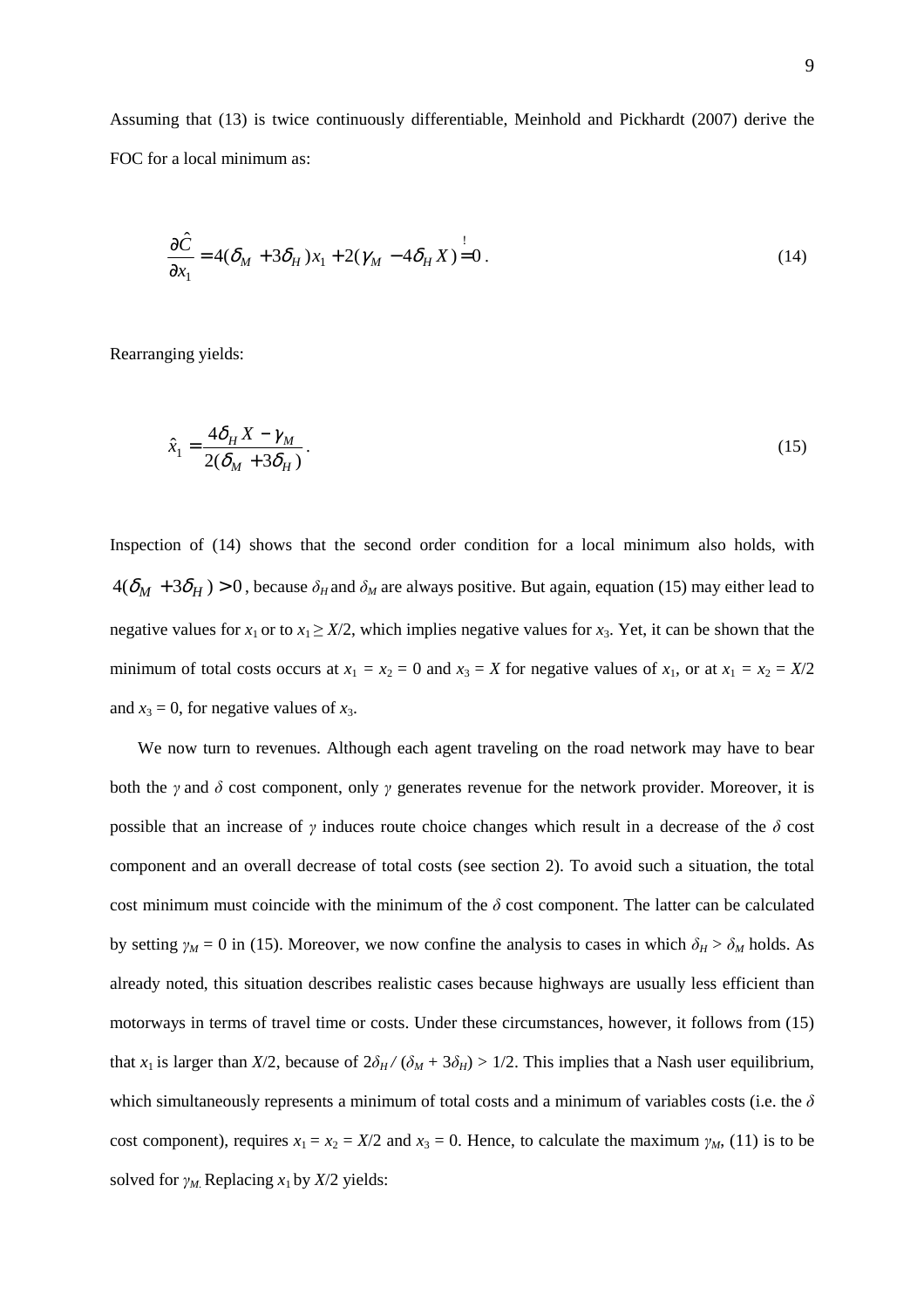$$
\gamma_M^* = \frac{X}{2} (\delta_H - \delta_M). \tag{17}
$$

According to (17), the maximum toll that can be charged without causing Braess's Paradox is determined by the efficiency gap between the two network tiers  $(\delta_H - \delta_M)$ , and total traffic volume *X*. In this context, it is worth noting that the r.h.s of (17) indicates a certain similarity with the well known Samuelson condition for the optimal provision of public goods (e.g. see Batina and Ihori 2005, p. 10; Pickhardt 2006). Furthermore, it must be stressed that (17) applies only in cases where *X* and *x<sup>i</sup>* are steady and large as in Meinhold and Pickhardt (2007; 2008, p. 152). If *X* and *x<sup>i</sup>* are discrete and small, as in the experiment, the emergence of Braess's Paradox is avoided if  $C_I(X/2, 0) < C_3(1)$  holds. Inserting these values in (6) and (8) and rearranging gives:

$$
\gamma_M^* < \frac{X}{2} (\delta_H - \delta_M) + 2\delta_H \,. \tag{18}
$$

Hence, for the parameter values  $X = 6$ ,  $\delta_H = 2$ ,  $\delta_M = 1$ , (18) yields  $6 < 7$ , so that 6 is the largest integer that does not cause Braess's Paradox. Yet, if *X* is getting large, the first term on the r.h.s. of (18) dominates and the second term on the r.h.s. can be neglected, so that (17) emerges. Maximum revenue *Rmax.*, subject to avoiding Braess's Paradox, is then given by:

$$
R_{\text{max}} = \gamma_M^* X \,. \tag{19}
$$

We can now calculate the excess burden by first separating (13) with respect to the two cost components  $\delta$  and  $\gamma$ , which yields:

$$
\hat{C}_{\delta}(x_1) = 2(\delta_M + 3\delta_H)x_1^2 - 8\delta_H X x_1 + 3\delta_H X^2,
$$
\n(20)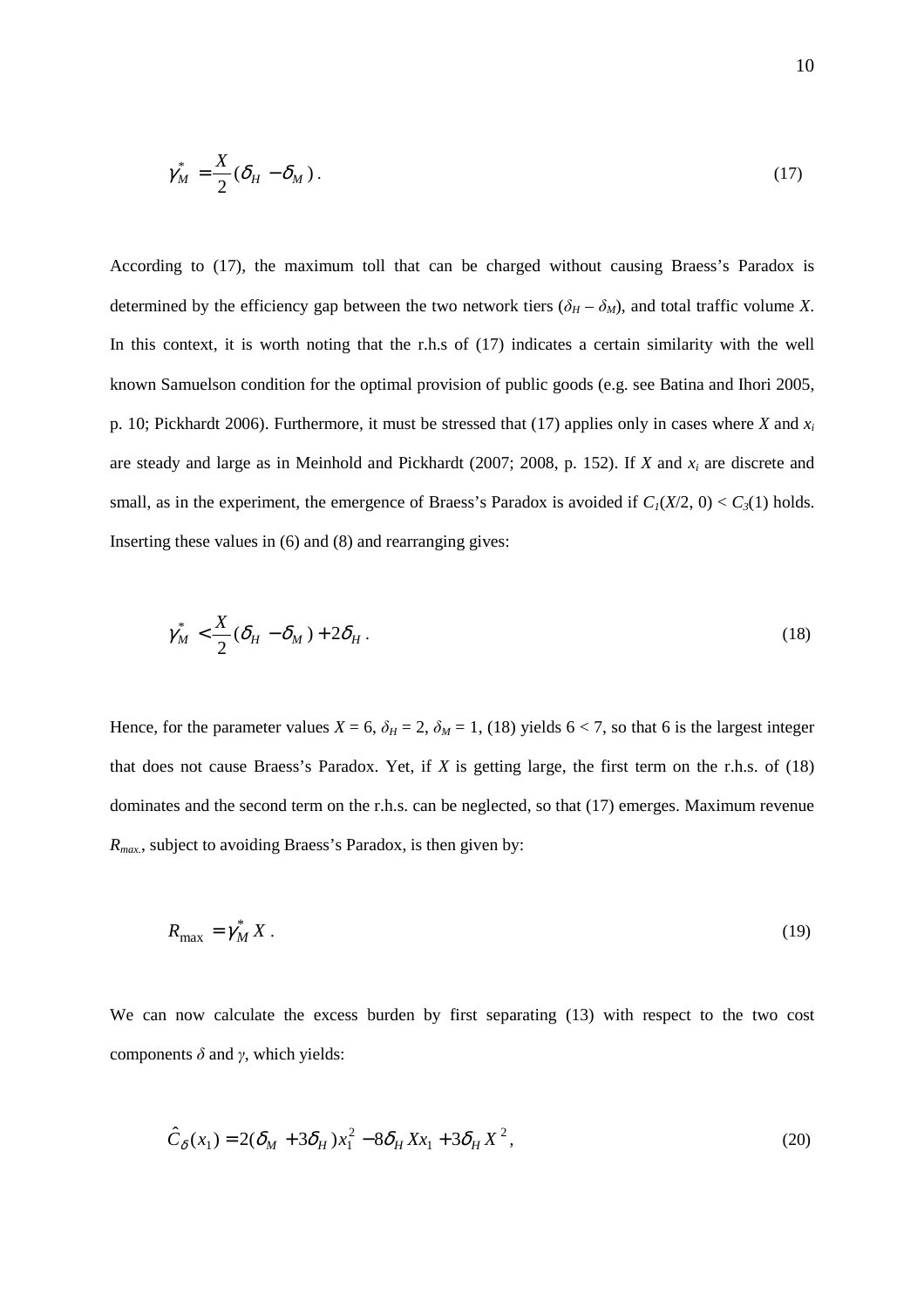$$
\hat{C}_{\gamma}(x_1) = 2\gamma_M x_1,\tag{21}
$$

with (19) and (21) coinciding for  $x_1 = X/2$ . From a welfare perspective it is worth noting that costs associated with (21) may not, or may not fully, represent a welfare loss. This is because costs due to the  $\gamma$  component are fully transformed into revenue for the network provider and, therefore, may contain the profit of the network provider. The latter, however, does not represent a cost for society. In an extreme setting, as in our experiment, the entire revenue may be profit for the network provider. In practice, this could be the case if provision and maintenance of the road network is already financed via taxes and a road toll is charged simply because of budgetary needs. Under these circumstances, the excess burden is defined as the costs of the  $\delta$  component that arise in excess of the minimum costs of the  $\delta$  component that must be born for passing the network from origin (start) to destination (end). Now recall that for  $\delta_H > \delta_M$  the minimum of the  $\delta$  cost component occurs at  $x_1 = x_2 = X/2$  and  $x_3 = 0$ and, therefore, the maximum of the  $\delta$  cost component occurs at  $x_1 = x_2 = 0$  and  $x_3 = X$ . The maximum excess burden is then calculated from  $\hat{C}_{\delta}(0) - \hat{C}_{\delta}(X/2)$ , according to (20). Rearranging yields:

$$
EB^{\max} = \frac{(5\delta_H - \delta_M)X^2}{2}.
$$
\n(22)

Likewise, for a Nash equilibrium that represents an interior solution, the excess burden is calculated from  $\hat{C}_{\delta}(\bar{x}_1) - \hat{C}_{\delta}(X/2)$ ( , where  $\bar{x}_1$ ( is a nonnegative integer calculated from (11). Rearranging gives:

$$
EB = \frac{(5\delta_H - \delta_M)X^2}{2} - (2\gamma_M + 4\delta_H X)\bar{x}_1.
$$
\n(23)

Further, from a theoretical perspective, it is interesting to see how our concept of excess burden is related to the 'price of anarchy' discussed by Roughgarden (2005, pp. 22–48) and others. The latter is defined "as the worst-possible ratio between the cost of a flow at Nash equilibrium and that of an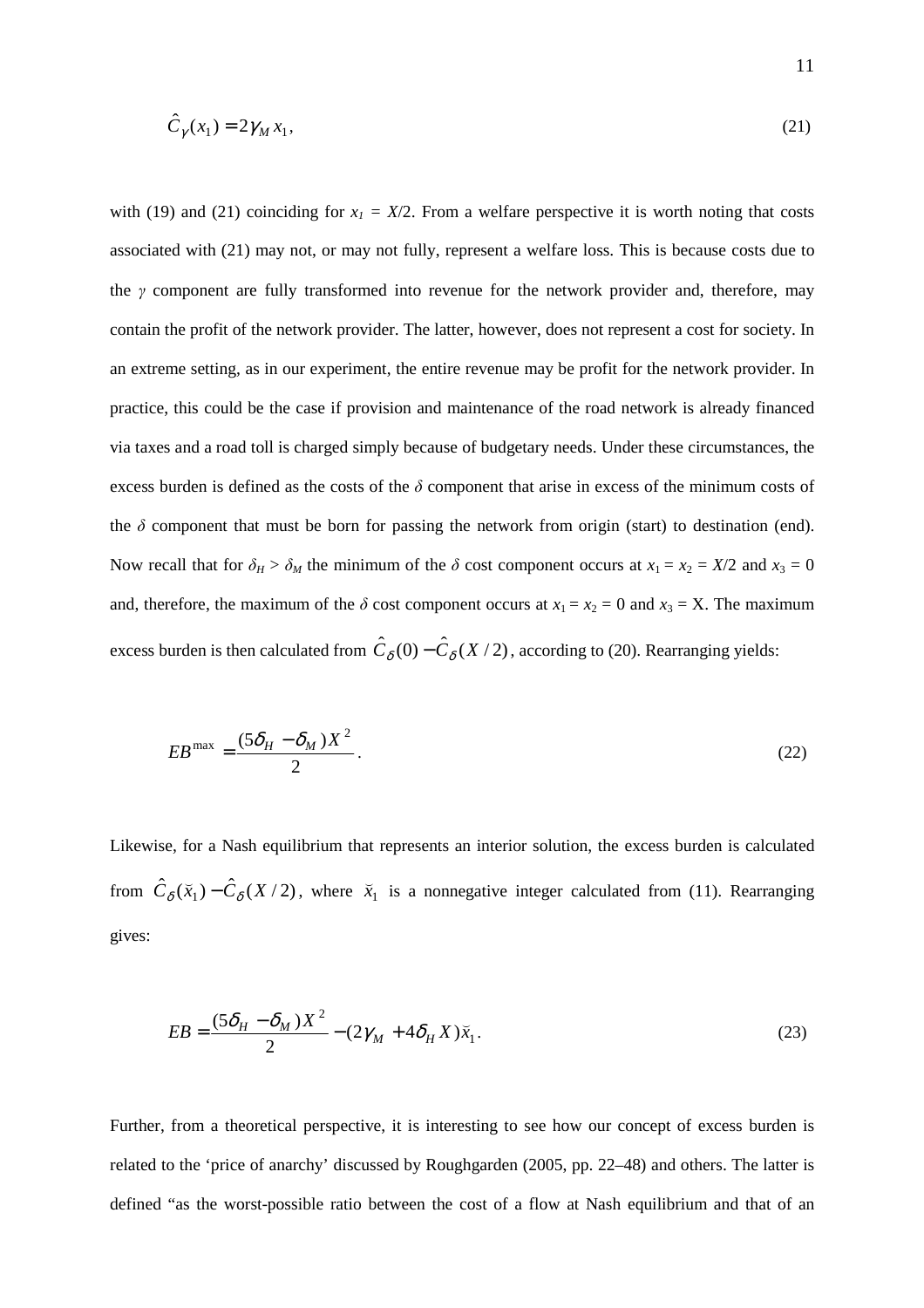optimal flow" (2005, p. 22). In other words, the 'price of anarchy' measures "the extent to which competition approximates cooperation" (2005, p. vii). In our terms, in the BPT-treatment, according to (12) it would be the ratio of  $C^{Nash}(2,2,2) / C^{*}(3,3,0)$ , that is, 120/114  $\approx$  1.05. Yet, because of our explicit distinction of two cost components and provided that the γ cost component contains a positive profit, this ratio does not give a good measure of the "worst-possible loss of social welfare from selfish routing" (Roughgarden 2005, p. 3). Rather, the worst-possible loss occurs by removing the profit element that may be contained in the  $\gamma$  cost component. Hence, in our extreme setting where all  $\gamma$ related costs are profit, removing the entire  $\gamma$  cost component in both cases gives (120-40) / (114-60) =  $80/54 \approx 1.48$ . Here the difference between 80 and 54 is the excess burden of 26 tokens and, therefore, the 20 tokens of costs that are shifted from the  $\gamma$  component (optimal solution,  $C^*(3,3,0)$ ) to the  $\delta$ component (Nash solution,  $C^{Nash}(2,2,2)$ ) are now duly taken into account. In fact, this shows that the 'price of anarchy' might be much higher in practice and might even go beyond the 4/3 upper bound which is proofed for linear cost functions (see Roughgarden 2005, p. 51-57).

#### **4 Experimental Design**

All sessions reported here were conducted in a non-computerized 'paper and pencil' fashion. Each session was done in the same laboratory room and with six subjects participating in the experiment plus one additional subject that served as an assistant to the instructor. Subjects were drawn from an introductory economics class attended by about 600 first year students of economics, social sciences and engineering. Each subject received a show-up fee of five Euro plus a proportion of the token earnings accumulated over all rounds of the experiment. The proportions varied from three Eurocent per token for the two subjects with the highest token earnings, to two Eurocent for the two subjects with the third and fourth highest earnings and one Eurocent for the two subjects with the lowest earnings. Total Euro payoffs ranged from about eight Euro to 18 Euro. The assistant subject received ten Euro as a lump sum payoff. Subjects were paid individually right after their session. A typical session lasted approximately 75 minutes.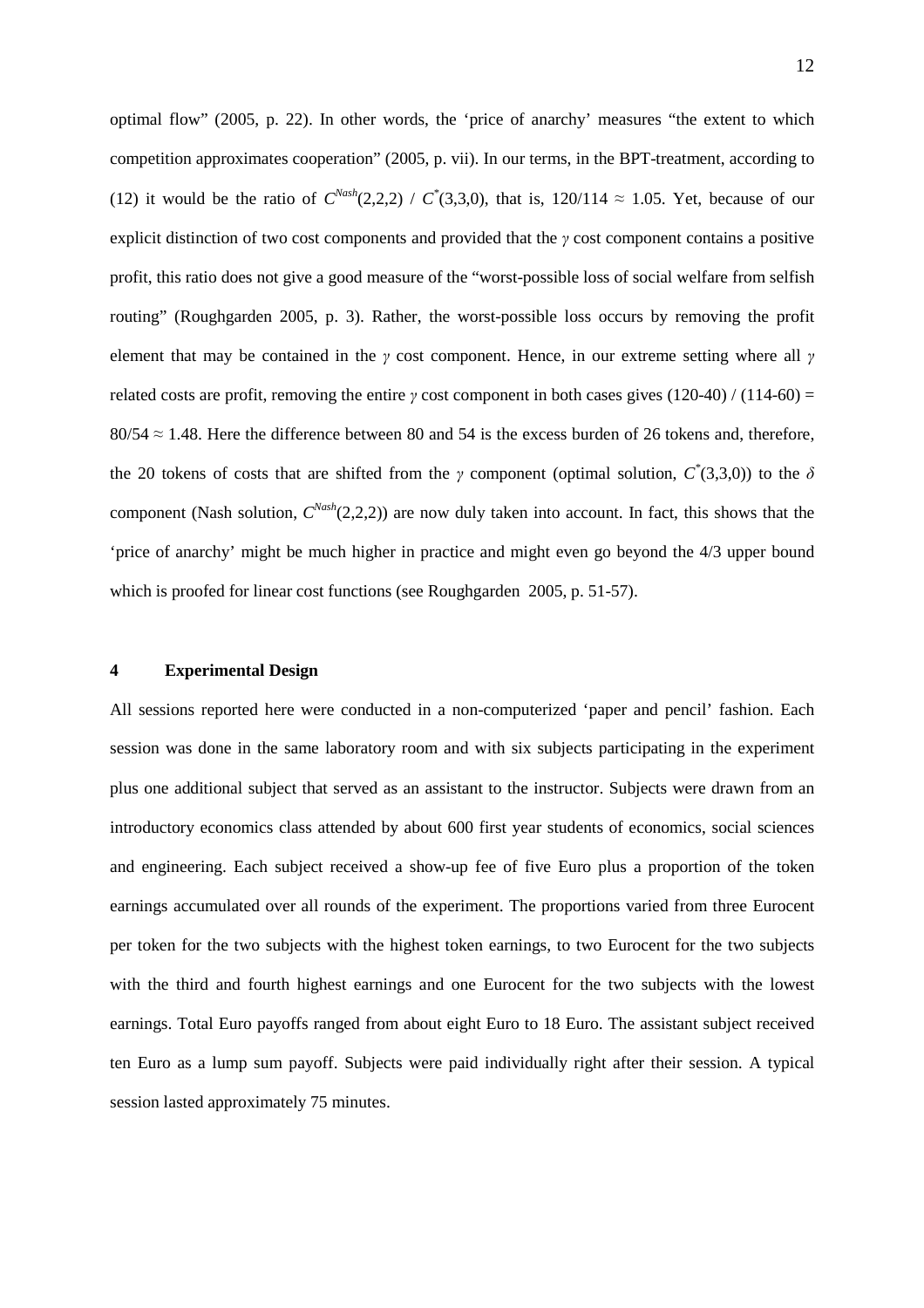#### **4.1 Procedure**

Once all subjects were present, the instructor asked for a volunteer to act as assistant. Thereafter, the remaining six subjects were seated in a way that they would not be able to look at each other and it was made clear that any kind of communication was strictly forbidden during the entire session. Each subject received an introductions sheet, a filled-in earnings record sheet showing some examples, three playing cards with face values 1, 2, 3, and a pen. Subjects were told to read the introduction sheet quietly at their own pace. When everybody had finished readings the instructor summarized the introduction again and then asked some questions on cost and payoff calculations and about how to fill in the earnings record sheet. Once all answers were correct and subjects had no further questions, the first block of the session started with the distribution of an instructions sheet and an earnings record sheet. The introductions sheet and the instructions for the first block were identical in each session (see appendix B).

According to the instructions subjects assume the role of freight forwarding agents and it is their job to forward some good *G* from the start node to the end node as indicated in Figure 1, where the two nodes may represent different cities. By forwarding good *G* each agent can earn 40 tokens per round. Hence, each agent maximizes its payoff by choosing the route which is associated with the lowest costs (i.e. route 1, 2, or 3). Subjects indicate their route choice by placing a playing card with the corresponding face value (i.e. 1, 2, 3) face down in front of them. The instructor then collects all cards and announces the number of agents traveling on each route. At this point it is the job of the assistant to verify and supervise this procedure. Next, subjects fill-in their earnings record sheets by noting their own route choice, the overall route choices, the costs associated with the route they have chosen themselves and their net payoff (see appendix B). While the subjects complete their earnings record sheets, the instructor returns to them their own cards, again face down. Thereafter a new round starts. In each block six rounds were played one after the other. Then a new block started with new instructions and earnings record sheets distributed at the beginning. In all sessions the first block was identical and represented a NOT-treatment.

In the second block a toll on motorways was introduced. In sessions A to E this toll was ten tokens, which *c.p.* represents a BPT treatment and in sessions F to J the toll was six tokens, which *c.p.*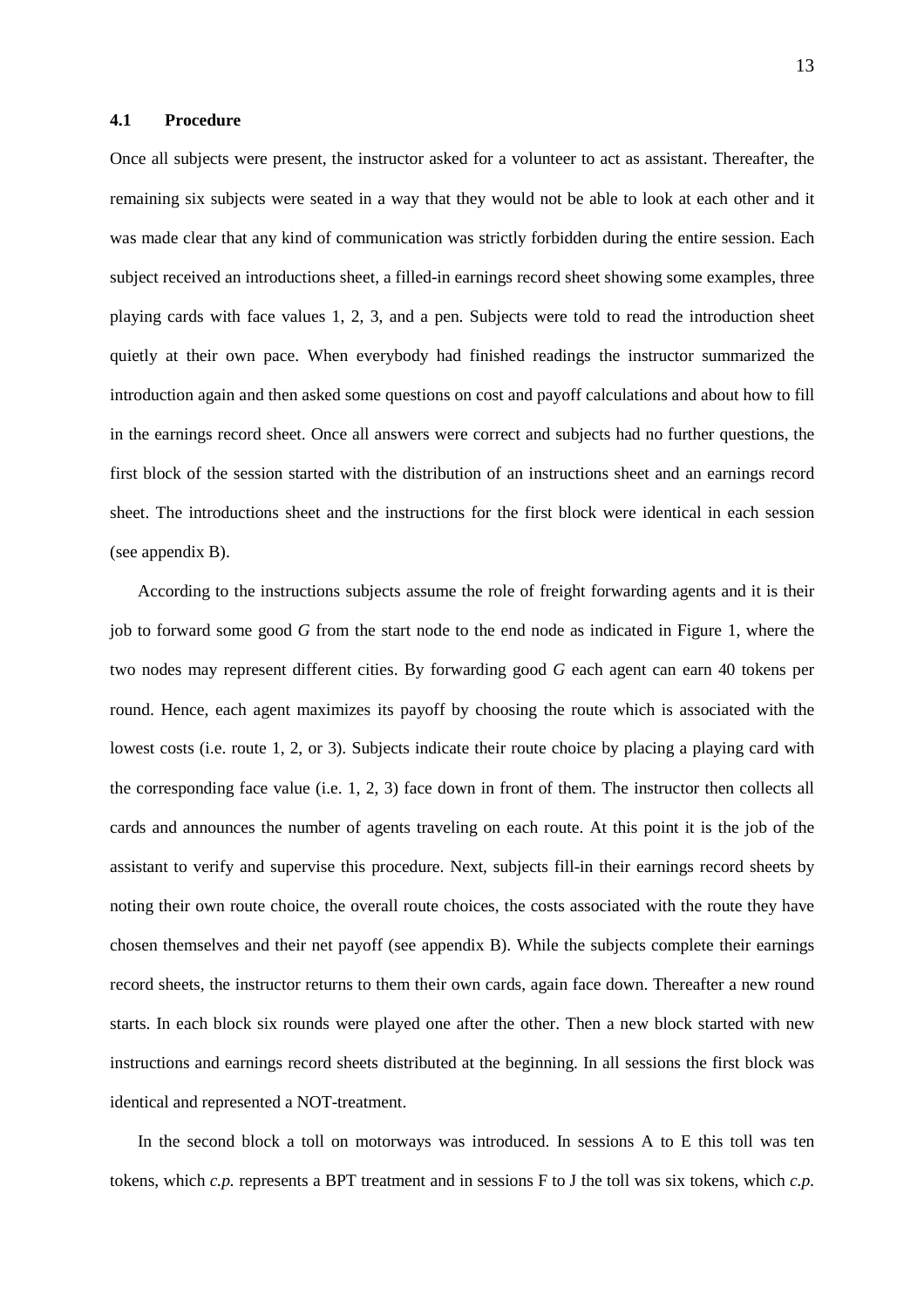represents a MAT treatment. In the third block, sessions A to E, the toll was reduced to six tokens and in sessions F to J it was increased to ten. Hence, in sessions A to E the treatment order was NOT-BPT-MAT, but NOT-MAT-BPT in sessions F to J.

#### **4.2 Treatments**

All three treatments are based on the generalized route costs functions (6) to (8). The following parameter are fixed in all three treatments and take the values:  $X = 6$ ,  $\delta_H = 2$ ,  $\delta_M = 1$ . The toll on motorways, however, may be either:  $\gamma_M = 0$  (NOT-treatment),  $\gamma_M = 6$  (MAT-treatment), or  $\gamma_M = 10$ (BPT-treatment). To facilitate the understanding of route choice consequences, as well as cost and payoff calculations, each instructions sheet contains not only Figure 1, but also a table of costs, showing the costs associated with every conceivable route choice constellation, and the relevant route cost formulas. Table 1 shows the costs for the first block, NOT-treatment. The construction of Table 1 reflects the fact that the costs of route 3 are independent of how many agents have chosen either route 1 or route 2 (see (8)), whereas the costs of route 1 and 2 depend on the number of agents who have selected route 3 (see (6) and (7)). For example, say three subjects choose route 1, another three route 2, and nobody chooses route 3. It follows from (9) that this allocation represents a Nash-equilibrium. Every agent has costs of 9 tokens (first column, third row), which also represents the minimum of total costs per round (6 · 9 =) 54 tokens and the minimum of the  $\delta$  cost component. Hence, unilateral deviation would not be beneficial (see Table 1). In fact, if two subjects choose route 1, three route 2 and one route 3, costs are 8, 11, and 16 tokens, respectively, and total costs amount to 65 tokens. Similar tables can be constructed for the MAT- and BPT-treatments (see appendix B).

In the BPT-treatment, for example, it follows from (11) that  $R_1 = R_2 = R_3 = 2$  is now the Nashequilibrium allocation. But because of (15) the minimum of total costs continues to occur at  $R_1 = R_2 =$ 3. Therefore, an excess burden emerges, which in equilibrium amounts to 26 tokens per round, that is,  $(6 \cdot 20 =)$  120 tokens total costs, minus total revenue  $(4 \cdot 10 =)$  40, minus the minimum of total costs of the NOT-treatment  $(6 \cdot 9 = 54$  tokens. Alternatively, the excess burden may be calculated directly from (23).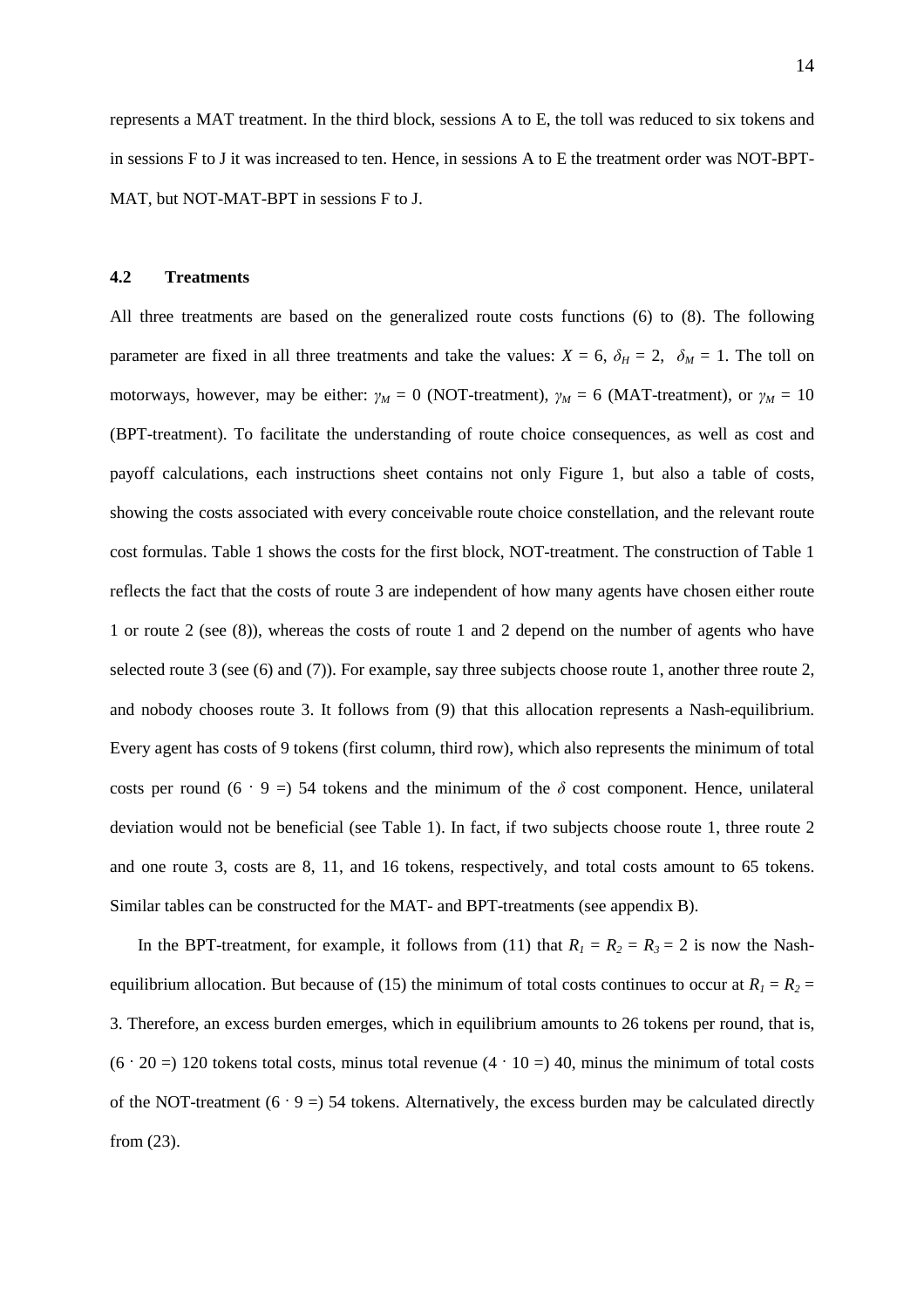|                                       | Route 3                             |    |    |    |    |    |    |    |  |  |  |
|---------------------------------------|-------------------------------------|----|----|----|----|----|----|----|--|--|--|
|                                       | Number of persons who chose Route 3 |    |    |    |    |    |    |    |  |  |  |
|                                       |                                     | 0  | 1  | 2  | 3  | 4  | 5  |    |  |  |  |
|                                       |                                     | 3  | 5  | 7  | 9  | 11 | 13 | 16 |  |  |  |
| route                                 | 2                                   | 6  | 8  | 10 | 12 | 14 |    | 20 |  |  |  |
| same                                  | 3                                   | 9  | 11 | 13 | 15 |    |    | 24 |  |  |  |
| Number of persons who<br>the<br>chose | 4                                   | 12 | 14 | 16 |    |    |    | 28 |  |  |  |
|                                       | 5                                   | 15 | 17 |    |    |    |    | 32 |  |  |  |
|                                       | 6                                   | 18 |    |    |    |    |    | 36 |  |  |  |

**Table 1: Costs associated with route choices in the first block (NOT treatment)** 

*Notes: Bold numbers in the row represent the number of agents on route 3 (x3), bold numbers in the column on the far l.h.s. represent the number of agents traveling on route 1 (* $x_1$ *) or 2 (* $x_2$ *), all other numbers denote costs in terms of tokens for given parameter values*  $X=6$ *,*  $\gamma_M=0$ *,*  $\delta_H=2$ *,*  $\delta_M=1$ *.* 

Regarding the MAT-treatment, (11) and (15) indicate that the Nash-equilibrium allocation, the minimum of total costs and the minimum of the  $\delta$  cost component again coincide at  $R_1 = R_2 = 3$ . Hence, in equilibrium no excess burden emerges, because total costs are  $(6 \cdot 15 = 90)$  tokens, minus total revenue (6 · 6 =) 36 tokens, minus the minimum of total costs of the NOT-treatment (6 · 9 =) 54 tokens. As noted, for the given parameter values,  $\gamma_M = 6$  is the maximum toll on motorways that can be charged without causing some excess burden due to Braess's Paradox (see (18)) and 36 tokens is the associated maximum revenue according to (19).

|                                                    | <b>Nash</b> | Costs |     | Revenue Excess Burden |
|----------------------------------------------------|-------------|-------|-----|-----------------------|
| <b>Treatment</b> $(x_1/x_2/x_3)$ (tokens) (tokens) |             |       |     | (tokens)              |
| <b>NOT</b>                                         | 18/18/0     | 324   |     | $\theta$              |
| <b>BPT</b>                                         | 12/12/12    | 720   | 240 | 156                   |
| <b>MAT</b>                                         | 18/18/0     | 540   | 216 |                       |

**Table 2: Nash-Equilibrium values per treatment and block** 

*Notes:*  $(x_1/x_2/x_3)$  *denotes the number of agents on route 1, 2, and 3, respectively; all other numbers denote costs, revenue or excess burden in terms of tokens; all figures apply on a per block basis, i.e., are aggregated over 6 rounds.*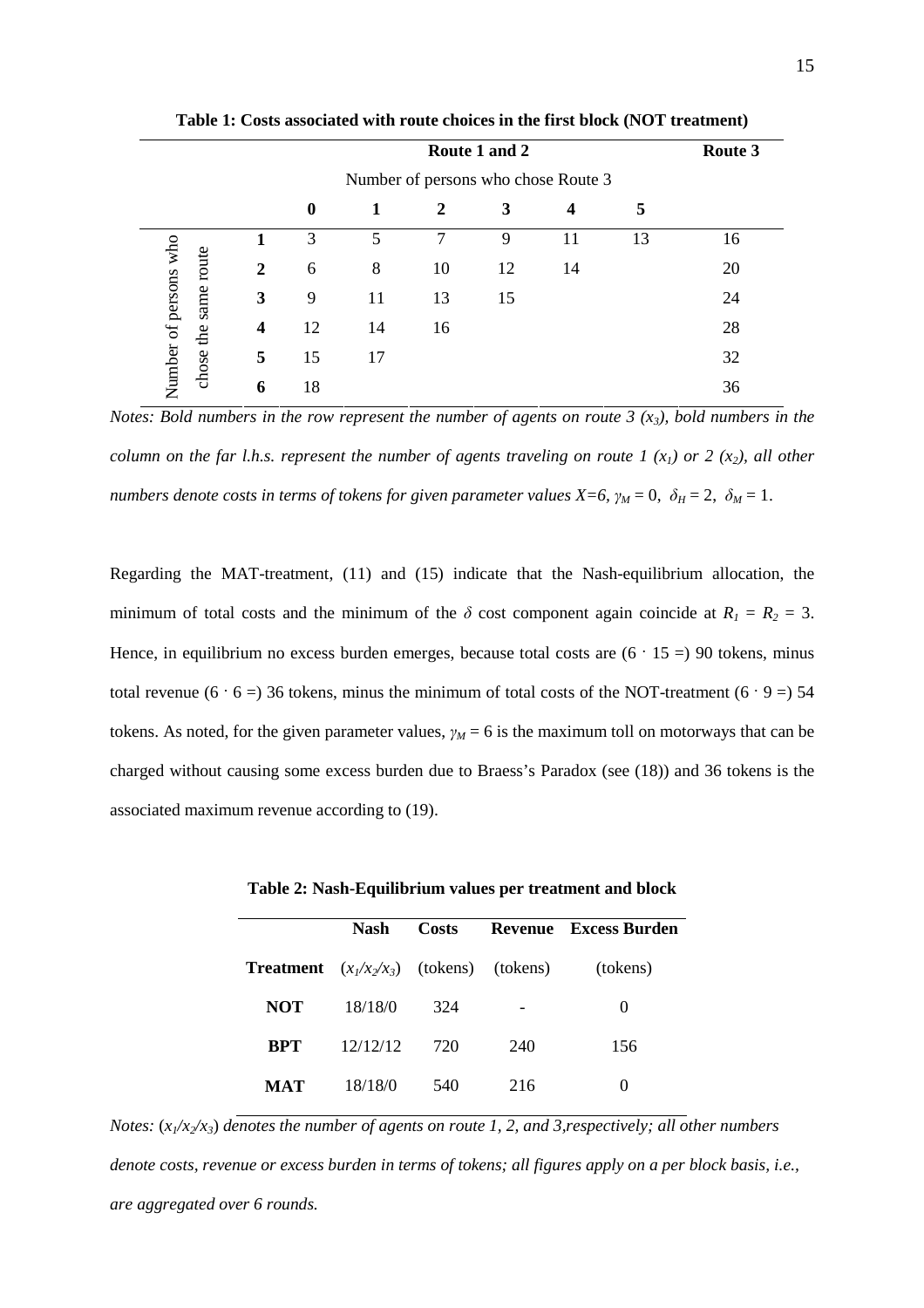Table 2 summarizes relevant equilibrium values per block of six rounds for the three treatments. In fact, these results would be expected if all agents are fully informed, rational and payoff maximizing individuals.

Finally, it is worth noting how our design differs from the three designs of Rapoport et al. (2005) and the design of Rapoport et al. (2006). Experiment 1 of Rapoport et al. (2005) and Rapoport et al. (2006) are close to our design because they use the same four-node, five links network topology. In the first block of Rapoport et al. (2005), first experiment, subjects are faced with the basic network (Figure 1 without link III) and in their second block Braess's Paradox is generated by *adding* link III (see Figure 1). In three groups of 18 subjects did this 'ADD' condition with 40 rounds per block and another three groups of 18 subjects played the two blocks in reverse order (DELETE condition). In contrast, Rapoport et al. (2006) use just the five link topology and generated Braess's Paradox with different group sizes. Hence, apart from differences in the cost structure, the number of participating subjects and the number of rounds per block, there are three major differences: (i) Rapoport et al. do not distinguish between a NOT and a MAT treatment, which in their notation both compare to the basic network, (ii) Rapoport et al. focus primarily on whether Nash equilibrium flow distributions actually emerge over time and on aspects of learning, whereas our focus is on the actual excess burden that emerges in each treatment, (iii) Rapoport et al. either use a given cost structure for each link and then generate Braess's Paradox by adding or removing a link, as in Braess's original version (Figure 1, link III), or by a variation of the group size (network demand), in contrast, we use a given four-node, five links network with given network demand and generate Braess's Paradox by changing the cost structure on certain links. Hence, the Rapoport et al. (2005) design is suitable to analyze the effects of changes to the network infrastructure, whereas our design is more suitable to analyze the effects which the introduction or removal of user charges may have. Further, in their experiments 2 and 3, Rapoport et al. (2005) use a more complex topology (see also Roughgarden 2005) and asymmetric endowments (experiment 3) to test for the robustness of Braess's Paradox in more complex decision environments.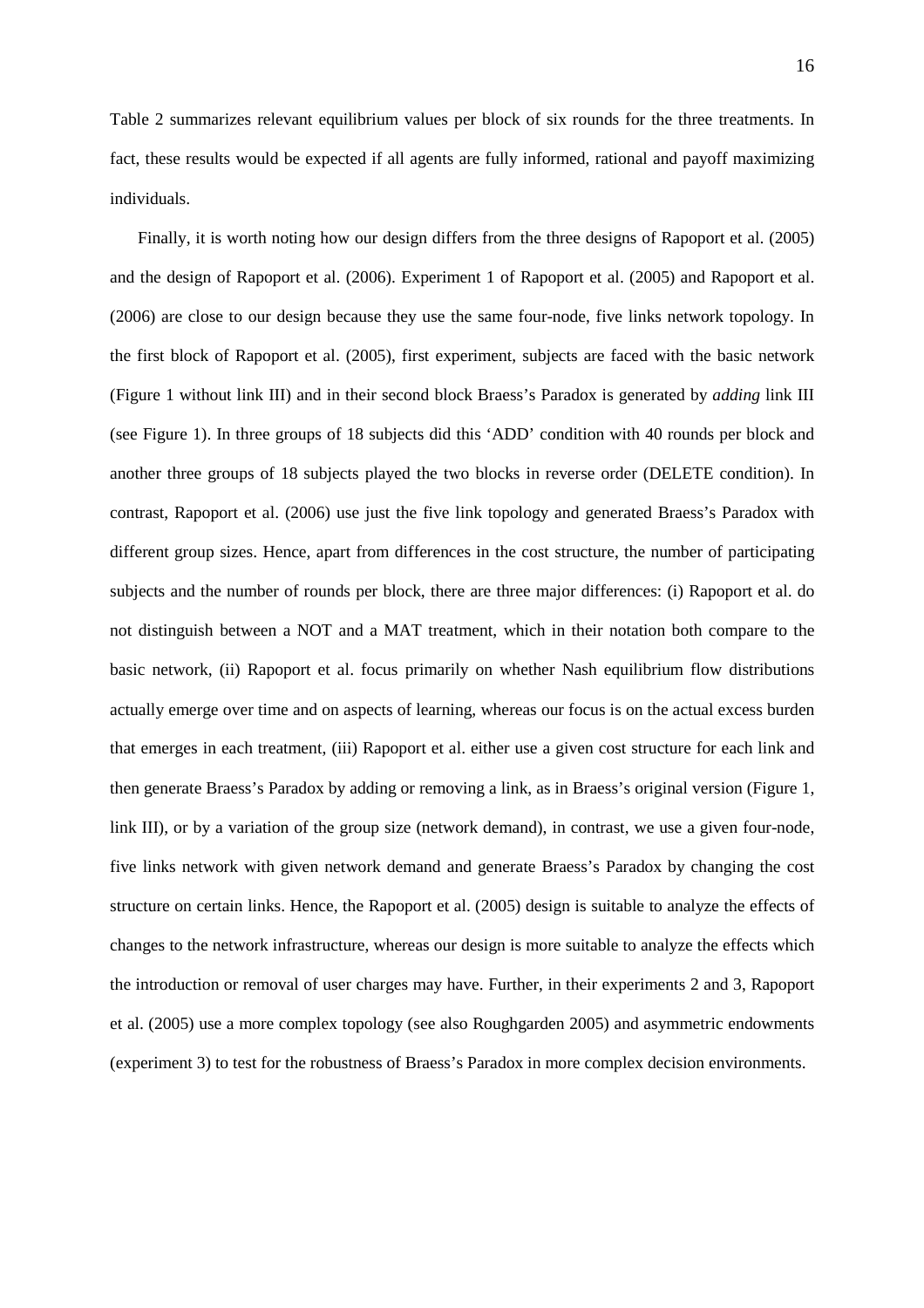# **5 Results**

Table 3 summarizes the results of sessions A to J on a per block basis, where the last five sessions are displayed in italics to indicate the different order of treatments. Total actual costs represent the actual costs per block, which are calculated by applying the route choice allocation  $(x_1/x_2/x_3)$  is each of the six rounds to the relevant cost table or cost function. Actual revenue is calculated by multiplying the relevant toll on motorways (6 (MAT), or 10 (BPT)) with the number of agents using route 1 and 2. The actual excess burden emerges from calculating actual costs minus actual revenue minus minimum of total costs (i.e. 324 tokens).

|                  |              |       |             |                             | <b>Actual</b> | <b>Actual</b>            | <b>Actual</b>                |
|------------------|--------------|-------|-------------|-----------------------------|---------------|--------------------------|------------------------------|
| <b>Session</b>   | <b>Block</b> | $x_1$ | $x_2$ $x_3$ |                             | <b>Costs</b>  |                          | <b>Revenue Excess Burden</b> |
|                  | #1 $(NOT)$   | 18    | 16          | $\overline{2}$              | 430           |                          | 106                          |
| $\mathbf A$      | #2 $(BPT)$   | 12    | 11          | 13                          | 769           | 230                      | 215                          |
|                  | $#3$ (MAT)   | 21    | 12          | 3                           | 585           | 198                      | 63                           |
|                  | #1 $(NOT)$   | 17    | 19          | $\boldsymbol{0}$            | 402           | $\blacksquare$           | 78                           |
| B                | $#2$ (BPT)   | 12    | 12          | 12                          | 774           | 240                      | 210                          |
|                  | #3 $(MAT)$   | 13    | 21          | $\overline{2}$              | 626           | 204                      | 98                           |
|                  | #1 $(NOT)$   | 16    | 19          | $\mathbf{1}$                | 425           | $\blacksquare$           | 101                          |
| $\mathbf C$      | #2 $(BPT)$   | 14    | 12          | 10                          | 744           | 260                      | 160                          |
|                  | #3 $(MAT)$   | 11    | 18          | 7                           | 607           | 174                      | 109                          |
|                  | #1 $(NOT)$   | 17    | 17          | $\overline{2}$              | 394           | $\overline{\phantom{a}}$ | 70                           |
| D                | $#2$ (BPT)   | 14    | 13          | 9                           | 725           | 270                      | 131                          |
|                  | #3 $(MAT)$   | 16    | 15          | 5                           | 641           | 186                      | 131                          |
|                  | #1 $(NOT)$   | 15    | 21          | $\boldsymbol{0}$            | 426           | $\overline{\phantom{0}}$ | 102                          |
| ${\bf E}$        | #2 $(BPT)$   | 8     | 16          | 12                          | 792           | 240                      | 228                          |
|                  | #3 $(MAT)$   | 19    | 13          | $\overline{4}$              | 648           | 192                      | 132                          |
|                  | #1 $(NOT)$   | 11    | 24          | $\mathcal{I}_{\mathcal{I}}$ | 407           | $\mathbb{L}$             | 83                           |
| $\boldsymbol{F}$ | $#2$ (MAT)   | 19    | 13          | $\overline{4}$              | 648           | 192                      | 132                          |
|                  | $#3$ (BPT)   | 10    | 14          | 12                          | 746           | 240                      | 182                          |
|                  | #1 $(NOT)$   | 20    | 13          | $\mathfrak{Z}$              | 379           | $\overline{\phantom{a}}$ | 55                           |
| G                | $#2$ (MAT)   | 17    | 14          | 5                           | 583           | 186                      | 73                           |
|                  | $#3$ (BPT)   | 11    | 18          | $\overline{7}$              | 727           | 290                      | 113                          |
|                  | #1 $(NOT)$   | 12    | 22          | $\overline{2}$              | 412           | $\sim$                   | 88                           |
| $\boldsymbol{H}$ | #2 $(MAT)$   | 19    | 13          | $\overline{4}$              | 598           | 192                      | 82                           |
|                  | $#3$ (BPT)   | 14    | 10          | 12                          | 818           | 240                      | 254                          |
|                  | #1 $(NOT)$   | 13    | 23          | $\theta$                    | 414           | $\blacksquare$           | 90                           |
| $\boldsymbol{I}$ | $#2$ (MAT)   | 17    | 13          | 6                           | 598           | 180                      | 94                           |
|                  | #3 $(BPT)$   | 17    | 8           | 11                          | 765           | 250                      | 191                          |
|                  | #1 $(NOT)$   | 15    | 18          | $\mathfrak{Z}$              | 387           | $\overline{\phantom{a}}$ | 63                           |
| $\bm{J}$         | $#2$ (MAT)   | 21    | 13          | $\overline{2}$              | 598           | 204                      | 70                           |
|                  | $#3$ (BPT)   | 17    | 13          | 6                           | 716           | 300                      | 92                           |

**Table 3: Summary of session results** 

*Notes:*  $(x_1/x_2/x_3)$  *denotes the number of agents on route 1, 2, and 3, all other numbers denote costs,* 

*revenue or excess burden in terms of tokens.*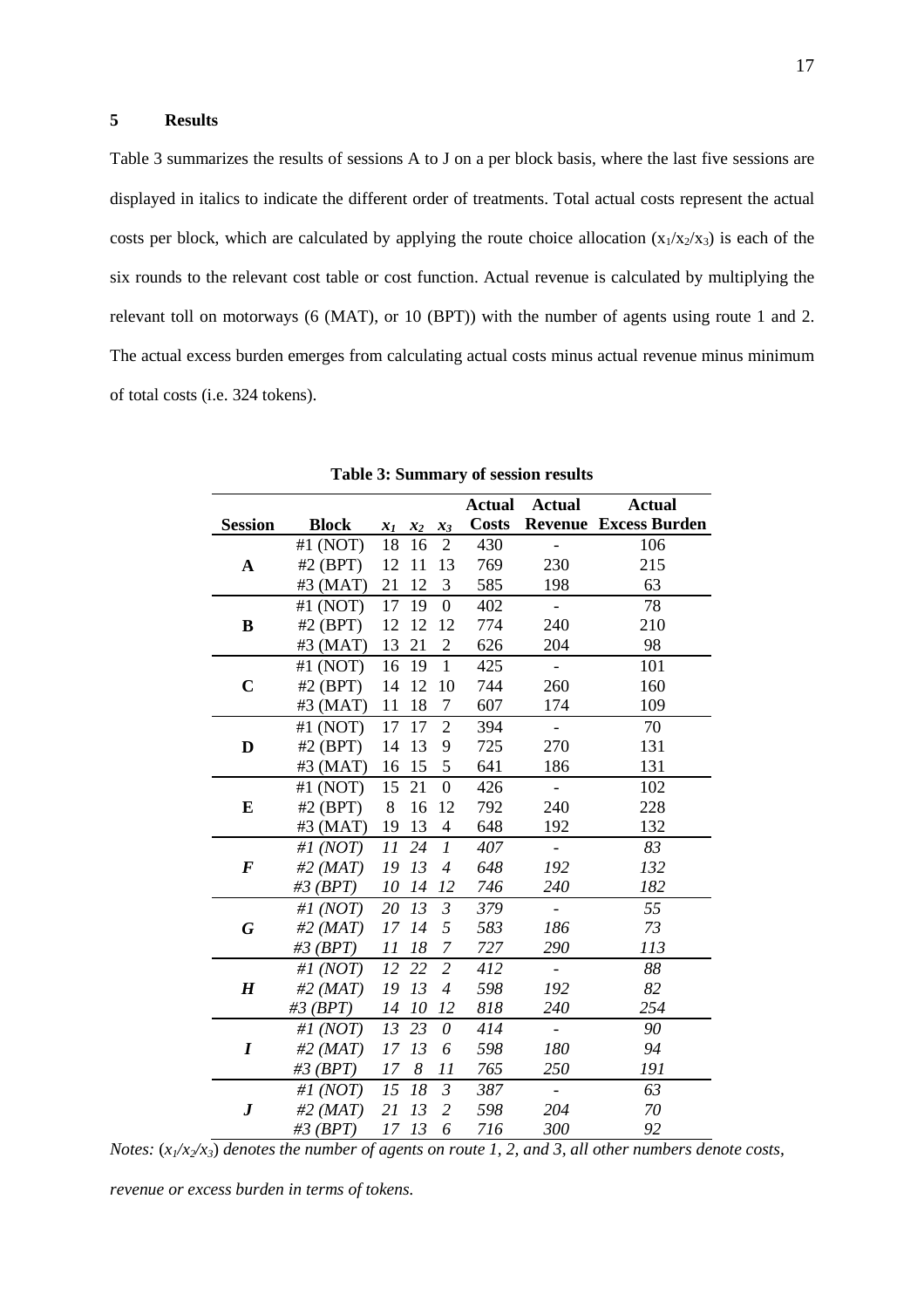Inspection of Table 3 makes it clear that in none of the sessions a Nash-equilibrium has prevailed over an entire block of six rounds, because in each block the actual total costs differ from those calculated in Table 2. Moreover, with the exception of one case (session  $B, #2$ ) the actual aggregate route choice allocation differs from the aggregate Nash-allocation, which is (18/18/0) for the NOT- and MATtreatment and (12/12/12) for the BPT-treatment. However, in all sessions aggregate route choices are fairly close to the expected results. To this extent, the results compare well to those of Rapoport et al. (2005), experiment 1, who did 40 rounds per treatment and also find that equilibrium allocations are approached. Subjects in the Rapoport et al. (2006) design reached equilibrium even twice as quickly as in the 2005 design. Further, in their more complex experiment 3, Rapoport et. al. (2005) find that the majority of their subjects learn to avoid non-equilibrium routes after less than 10 rounds, which also compares well to our findings, as they are based on 6 rounds plus the two introduction cases.

Deviations from the aggregate Nash-allocation also explain why a positive actual excess burden emerges in both the NOT- and MAT-treatment. As in both cases the Nash-allocation (18/18/0) coincides with the minimum of total costs and the minimum of the  $\delta$  cost component, any other allocation necessarily generates higher costs and, therefore, an excess burden. Hence, the actual excess burdens in the NOT- and MAT-treatments arise from imperfections in route choice coordination. In contrast, the excess burden of the BPT-treatment shown in Table 2 is due to a reallocation induced by an inappropriately high toll. Moreover, as the Nash-allocation of the BPT-treatment does not coincide with the minimum of total costs, imperfections in route choice coordination may lead to either a higher or a lower actual excess burden in comparison with the excess burden of the Nash-allocation, that is, 156 tokens (see Table 2). Indeed, Table 3 shows that in three sessions (D, G, J) the actual access burden has been lower than 156 tokens, but higher in the remaining seven sessions. For this reason, it cannot be ruled out entirely that some overlapping occurs in the sense that the actual excess burden of either the NOT- or MAT-treatment exceeds the excess burden of the BPT-treatment.

From a policy perspective, it is therefore important to test whether the theoretically expected result, that is, the BPT-treatment generates a higher excess burden than both the NOT- and MATtreatment (see Table 2), still holds if selfish route choices of real human beings are considered. In particular, three questions are of interest: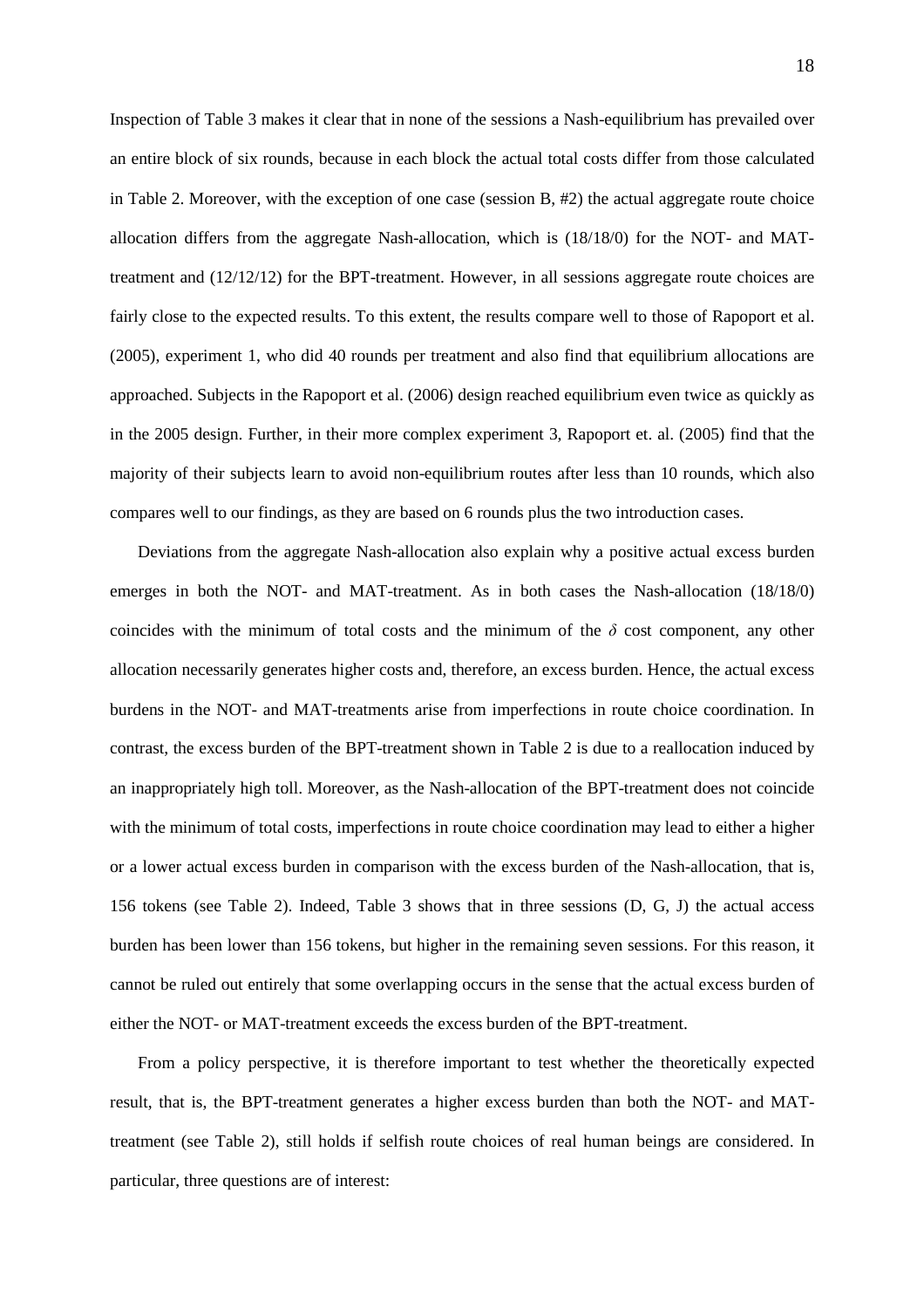- (i) is the actual excess burden of the BPT-treatment higher than that of the NOTtreatment,
- (ii) is the actual excess burden of the BPT-treatment higher than that of the MATtreatment,
- (iii) are the excess burdens of the NOT- and MAT-treatment identical?

To answer these questions, we apply a Wilcoxon signed ranks test to sessions A to E and F to J. Moreover, we test for the presence of path dependencies in the two sets of sessions with a Wilcoxon-Mann-Whitney rank-sum test. Regarding the latter, Table 4 provides the rank-sums for each set of sessions, where the excess burden (EB) per session and treatment is taken from Table 3. In particular, we test the null hypothesis, *the NOT (MAT, BPT) excess burdens of the two populations A to E and F to J have the same distribution (H0)*, against the alternative hypothesis, *the NOT (MAT, BPT) excess burden of the A-E population is higher than that of the F to J population (H1)*. According to Siegel and Castellan (1988, Table J, p. 341), for m=5 and n=5, the rank-sums 34, 32 and 31 yield a probability of 0.11, 0.21 and 0.27, respectively, for a one-sided test. Hence, for each treatment we cannot reject H0 at the ten percent level and conclude that in each case the two populations have the same distribution. Therefore, we can also conclude that the results of the BPT and MAT treatments do not depend on the order in which they are performed. This in turn implies that we can analyze the two session pairs both separately and jointly.

|  |          |  |  |  | 34 (21)                                                                                                                                                                                                                                                                                |
|--|----------|--|--|--|----------------------------------------------------------------------------------------------------------------------------------------------------------------------------------------------------------------------------------------------------------------------------------------|
|  |          |  |  |  |                                                                                                                                                                                                                                                                                        |
|  |          |  |  |  |                                                                                                                                                                                                                                                                                        |
|  |          |  |  |  |                                                                                                                                                                                                                                                                                        |
|  |          |  |  |  |                                                                                                                                                                                                                                                                                        |
|  | Rank 8 7 |  |  |  | Session A B C D E F G H I J Rank-sum<br>EB (NOT) 106 78 101 70 102 83 55 88 90 63<br>Rank 10 4 8 3 9 5 1 6 7 2<br>EB(MAT) 63 98 109 131 132 132 73 82 94 70<br>Rank 1 6 7 8 9.5 9.5 3 4 5 2 31.5 (23.5)<br>EB (BPT) 215 210 160 131 228 182 113 254 191 92<br>4 3 9 5 2 10 6 1 31 (24) |

**Table 4: Wilcoxon-Mann-Witney rank-sum test** 

*Notes: EB denotes excess burden.*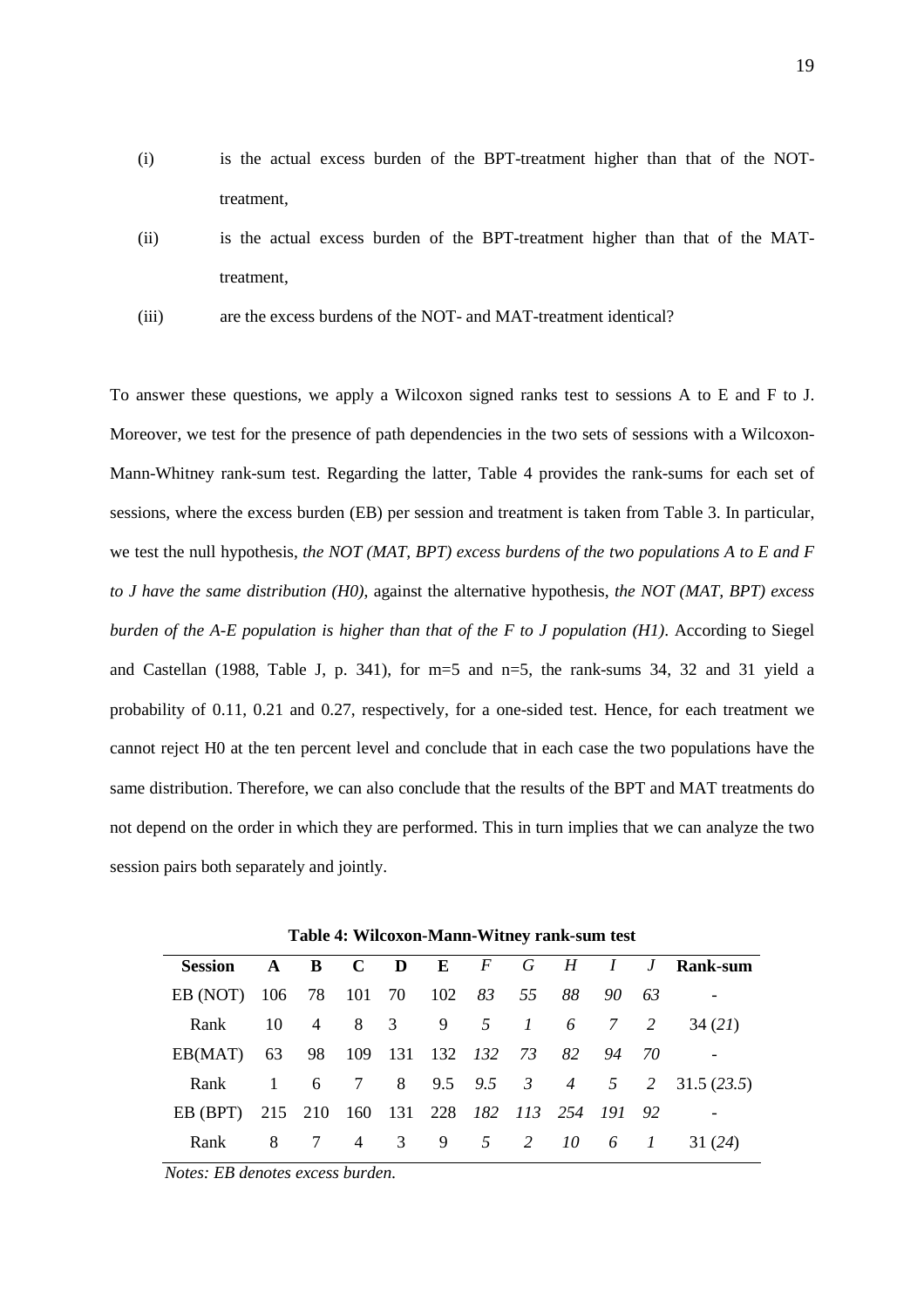We now address the three questions mentioned above. Table 5 summarizes the differences between the excess burdens of the three relevant comparisons (BPT vs. NOT, BPT vs. MAT and MAT vs. NOT) on a per session basis and provides the rank-sums.

| <b>Session</b> | $\mathbf{A}$   | B                              | $C$ D          |                          | $\overline{E}$  |                |                |                             |                |                 | F G H I J Sum of Positive Ranks |            |
|----------------|----------------|--------------------------------|----------------|--------------------------|-----------------|----------------|----------------|-----------------------------|----------------|-----------------|---------------------------------|------------|
| (BPT-NOT)      | 109            | 132 59 61 126 99 58 166 101 29 |                |                          |                 |                |                |                             |                |                 | A to E                          | $F$ to $J$ |
| Rank           | 3              | 5                              | <sup>1</sup>   | 2                        |                 |                |                | $4 \quad 3 \quad 2 \quad 5$ | $\overline{4}$ | $\overline{1}$  | 15                              | 15         |
| Rank           | $\tau$         | 9                              | $\overline{3}$ | $\overline{4}$           | 8 <sup>8</sup>  |                |                | 5 2 10                      | 6              | $\overline{1}$  | 55                              |            |
| (BPT-MAT)      | 152 112 51 0   |                                |                |                          |                 |                |                | 96 50 40 172 97 22          |                |                 | A to $E$                        | $F$ to $J$ |
| Rank           | $\overline{4}$ | 3 1                            |                | $\sim 100$               | $\overline{2}$  |                | $3\quad 2$     | 5 <sup>5</sup>              | $\overline{4}$ | $\overline{I}$  | 10                              | 15         |
| Rank           | 8              | $7\overline{)}$                | $\overline{4}$ | <b>Contract Contract</b> | 5               | $\mathfrak{Z}$ | $\overline{2}$ |                             | $9\qquad 6$    | $\overline{1}$  | 45                              |            |
| (MAT-NOT)      | -43            | 20 8 61                        |                |                          | 30              | 49             | 18             | $-6$ 4                      |                | $7\overline{ }$ | A to E                          | $F$ to $J$ |
| Rank           | (4)            | 2                              | $\overline{1}$ |                          | $5 \quad 3$     | 5 <sup>5</sup> | $\overline{4}$ | (2)                         | $\overline{I}$ | $\mathcal{Z}$   | 11 $(4)$                        | 13(2)      |
| Rank           | (8)            | 6                              | $\overline{4}$ | 10                       | $7\overline{ }$ | 9 5            |                | (2)                         | $\mathcal{I}$  | $\beta$         | 45 (10)                         |            |

**Table 5: Wilcoxon signed ranks test**

*Notes: (BPT-NOT) denotes excess burden of the BPT-treatment minus the excess burden of the NOTtreatment. (BPT-MAT) and (MAT-NOT) denote corresponding differences. Ranks in parenthesis denote negative ranks or the sum of negative ranks.* 

To answer the first question of interest, we test the null hypothesis, *the excess burdens of the BPT and NOT treatments are equivalent (H0)*, against the alternative hypothesis, *the BPT treatment generates a higher excess burden than the NOT treatment (H1)*. According to Siegel and Castellan (1988, Table H, p. 332), for N=5, rank-sum 15 yields a probability of 0.03 for a one-sided test. Hence, we can reject H0 for both the A to E and the F to J set at the five percent level and conclude that the BPT treatment generates a higher excess burden than the NOT treatment. Further, if we consider the entire set of sessions A to J, for N=10, rank-sum 55 yields a probability of 0.001 for a one-sided test. Therefore, we can reject H0 at the 1 percent level and confirm that the BPT treatment generates a higher excess burden than the NOT treatment.

Regarding the second question, we test the null hypothesis, *the excess burdens of the BPT and MAT treatments are equivalent (H0)*, against the alternative hypothesis, *the BPT treatment generates a higher excess burden than the MAT treatment (H1)*. In this case, however, we get different results for the two sets. For the A to E set, with  $N=4$  due to the tie rule, rank-sum 10 yields a probability of 0.06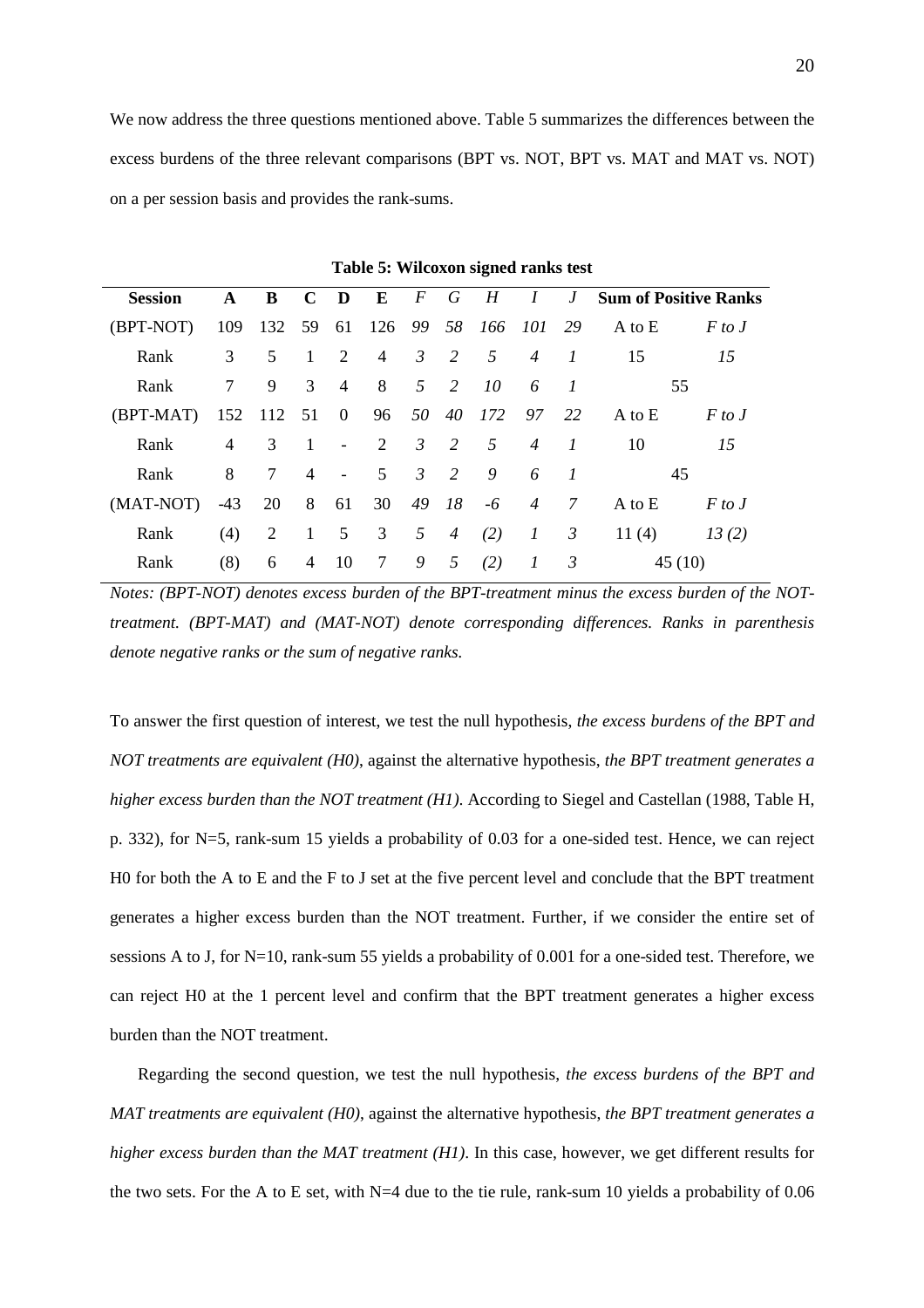for a one-sided test, whereas for the F to J set, with  $N=5$ , rank-sum 15 yields again a probability of 0.03 for a one-sided test. Hence, we can reject H0 for the A to E set only at the ten percent level, but at the five percent level for the F to J set and, thus, conclude that the BPT treatment generates a higher excess burden than the MAT treatment. Moreover, if we consider the entire set of sessions A to J, for N=9, rank-sum 45 yields a probability of 0.002 for a one-sided test. Hence, despite the somewhat weaker result of the A to E set, we can indeed reject H0 at the 1 percent level and conclude that the BPT treatment does generate a higher excess burden than the MAT treatment.

Next, with respect to the third question, we test the null hypothesis, *the excess burdens of the NOT and MAT treatments are equivalent (H0)*, against the alternative hypothesis, *the MAT treatment generates a higher excess burden than the NOT treatment (H1)*. Results for the two sub-sets now reveal some contradictions. For the A to E set, with  $N=5$ , rank-sum 11 yields a probability of 0.2188 for a one-sided test. Thus, we cannot reject H0 at the ten percent level and conclude that the excess burden of the MAT- and NOT-treatments are equal. In contrast, for the F to J set, with N=5, rank-sum 13 yields a probability of 0.09 for a one-sided test. Hence, in this case we can reject H0 at the ten percent level and conclude that the MAT treatment generates a higher excess burden than the NOT treatment. In fact, this difference in the results of the two sub-sets may be explained by the toll prevailing in the previous treatment. If the MAT toll represents a decrease compared to the toll of the preceding treatment, H0 is not rejected, but if the MAT toll represents an increase, H0 is rejected. This conjecture, however, needs to be tested in additional sessions or experiments as it is not in line with the previous result of path-independence. Yet, regarding the entire set of sessions A to J, for  $N=10$ , rank-sum 45 yields a probability of 0.04 for a one-sided test. Therefore, for the entire set of sessions we can reject H0 at the five percent level and conclude that the excess burden of the MAT is higher than the excess burden of the NOT treatment.

In the light of this result, it may be of interest to run the experiment *ceteris paribus* with the following alternative toll structures:  $\gamma_M = 0$  [0] (NOT-treatment),  $\gamma_M = 4$  [3] (MAT-treatment), and  $\gamma_M =$ 8 [7] (BPT-treatment). In these cases, the maximum toll difference between the steady and the discrete case (see (17) and (18)), i.e., 3 versus 6, is less [not] exploited and the BPT toll would be just above [or equal] to the level of indifference (i.e. 7), while the distance of 4 between the MAT and BPT toll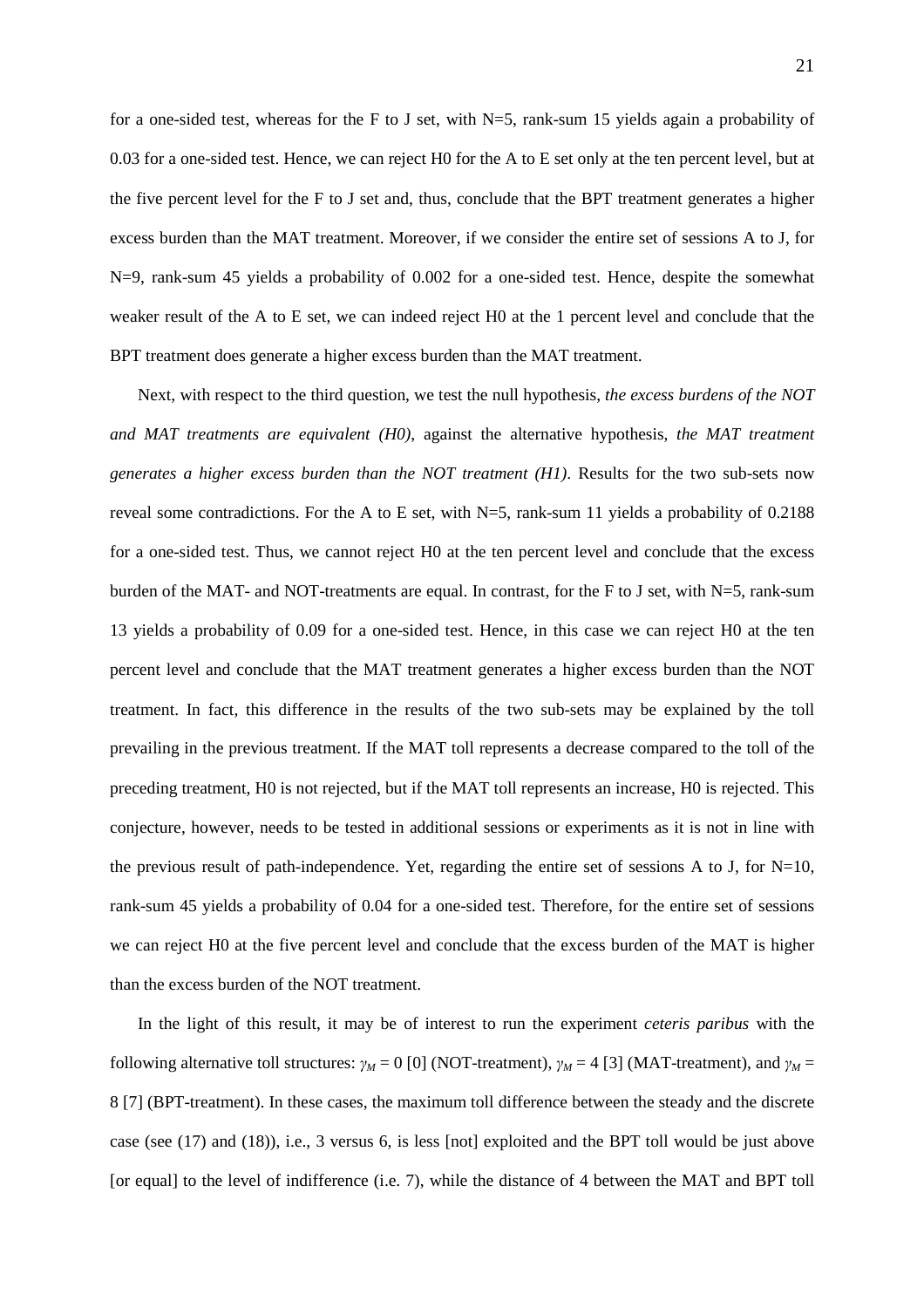would be maintained. We conjecture that the actual excess burdens of the 4 [3] MAT-treatments do not significantly differ from the actual excess burden of the NOT-treatment. Also, it would be interesting to see how results from these toll structures compare to the present ones. But this rather delineates a future research agenda.

Finally, it is of interest how the average actual price of anarchy compares to the theoretically expected results (see section 3). To see that, we need to consider the BPT-treatment and calculate the average actual price of anarchy as the ratio of actual costs over optimal costs,

$$
\sum_{n=A}^{J} C^{Actual}(x_1, x_2, x_3) / \sum_{n=A}^{J} C^{*}(3,3,0),
$$

where costs are summarized over all ten sessions A to *J*, with  $n = A$ , ..., *J*. According to Table 3 the sum of actual costs in the BPT-treatment amounts to 7576 tokens and the sum of optimal costs amounts to (114·6·10 =) 6840 tokens. Hence, these figures yield an average actual price of anarchy of 7576 / 6840  $\approx$  1.11, which is higher than the theoretically expected price of  $\approx$  1.05. Moreover, if we consider our amended version of the price of anarchy, we get (7576-2560) / (6840-3600)  $\approx 1.55$ , which is also higher than the theoretically expected one of  $\approx 1.48$ .

To summarize, the experimental evidence provided here clearly supports the theoretical expectation that a BPT-treatment generates a higher excess burden than either the NOT- or MATtreatment. Therefore, the introduction of road tolls that may generate Braess's Paradox should be avoided. Further, in contrast to theoretical expectations, experimental evidence suggests that the introduction of a maximum road toll, which subject to given parameter values does not generate Braess's Paradox, may or may not generate a higher excess burden than the alternative scenario in which no road tolls are charged. Yet, overall experimental evidence indicates that the MAT-treatment generates a higher excess burden than the NOT-treatment. Moreover, the average actual price of anarchy associated with the Braess Paradox treatment is higher than the theoretically expected one.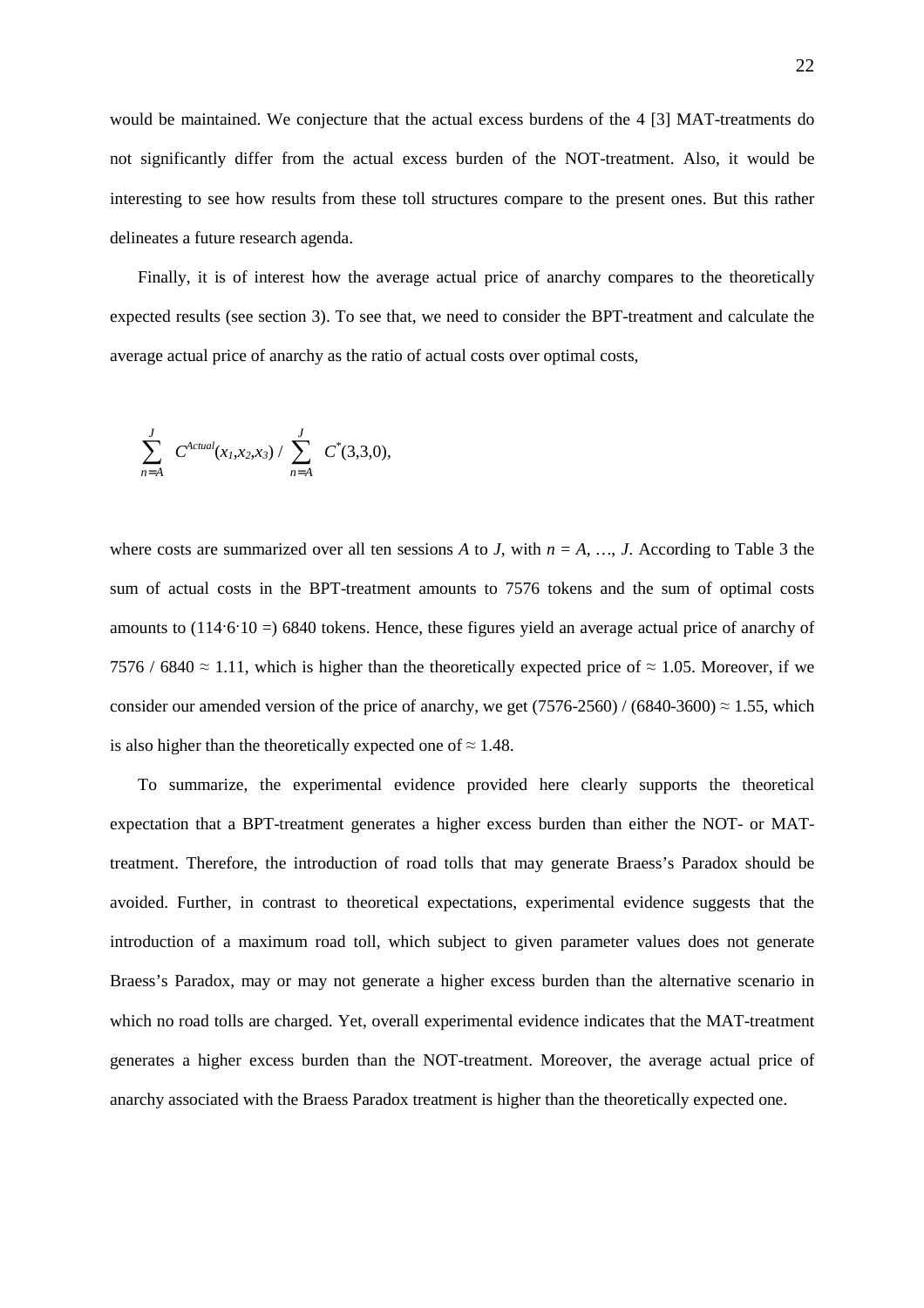#### **6 Concluding Remarks**

As road pricing is bound to play an increasingly important role in road infrastructure provision, designing optimal road pricing schemes is a crucial policy issue. In particular, selfish route choice behavior, which is typically disregarded in existing road pricing schemes, may have an important impact on overall economic efficiency. In this paper, we have shown that in a two tier road network introducing tolls for just one tier (i.e. motorways) may generate Braess's Paradox and, therefore, an excess burden. However, other things being equal, a maximum toll exists that does not generate Braess's Paradox. But because revenue from a Braess's Paradox generating toll would *ceteris paribus* be higher, profit maximizing road providers (private firms or leviathan governments) would typically prefer to charge such tolls, whereas benevolent providers may not, as they wish to avoid the associated excess burden.

From a policy perspective, it is therefore important to test whether the theoretically predicted results do prevail if real human beings are faced with the relevant incentive structures and strategy spaces. Experimental evidence provided here clearly shows that real humans do respond to the incentive structures in the predicted way, although it seems hard to establish stable equilibrium positions. In particular, we have shown that the excess burden associated with a Braess's Paradox generating toll (BPT) is significantly higher than excess burdens resulting from alternative treatments (MAT and NOT) that do not generate Braess's Paradox. This indicates that road user behavior should be taken into account in road pricing schemes and that road tolls should not exceed the MAT level. Moreover, our results suggests that both the theoretical and the actual loss of social welfare from selfish routing, known as the price of anarchy, may well be higher than previously expected. The policy relevance of our findings is further reinforced by the fact that the demand for traffic (i.e. *X*) may in practice fluctuate on a daily, weakly or even annual basis, because these fluctuations may *ceteris paribus* cause Braess's Paradox. In fact, for given parameter values, Braess's Paradox occurs only within an integer interval of traffic demand *X*, which is [3, 20] in the experiment according to (11) l.h.s. (see also Penchina 1997). Hence, Braess's Paradox might be a permanent issue if traffic demand fluctuates just within the interval, or might occur temporarily because traffic demand either grows from below into the interval or falls from above into the interval.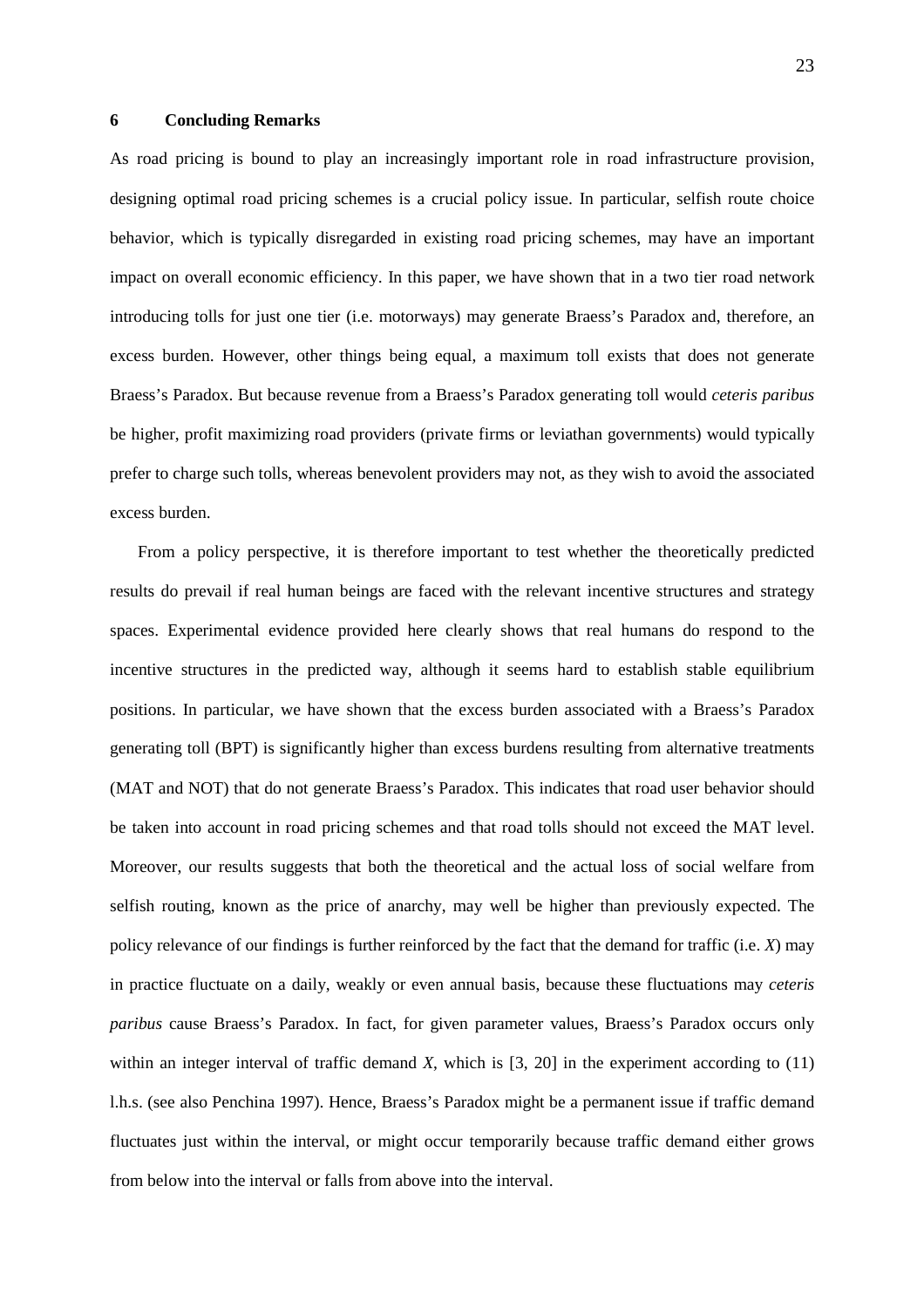Finally, it is important to emphasize that our findings are not confined to the type of road network we have introduced here. For example, Meinhold and Pickhardt (2008, p. 153) point out that Braess's Paradox may exist in local, regional, national and international transportation networks. Moreover, Korilis et al. (1999, p. 215) and Roughgarden (2005, pp. 6–9) have already stressed that Braess's Paradox may emerge in a variety of networks, for example, in distributed computational systems such as the World Wide Web, hydraulic systems, and so on.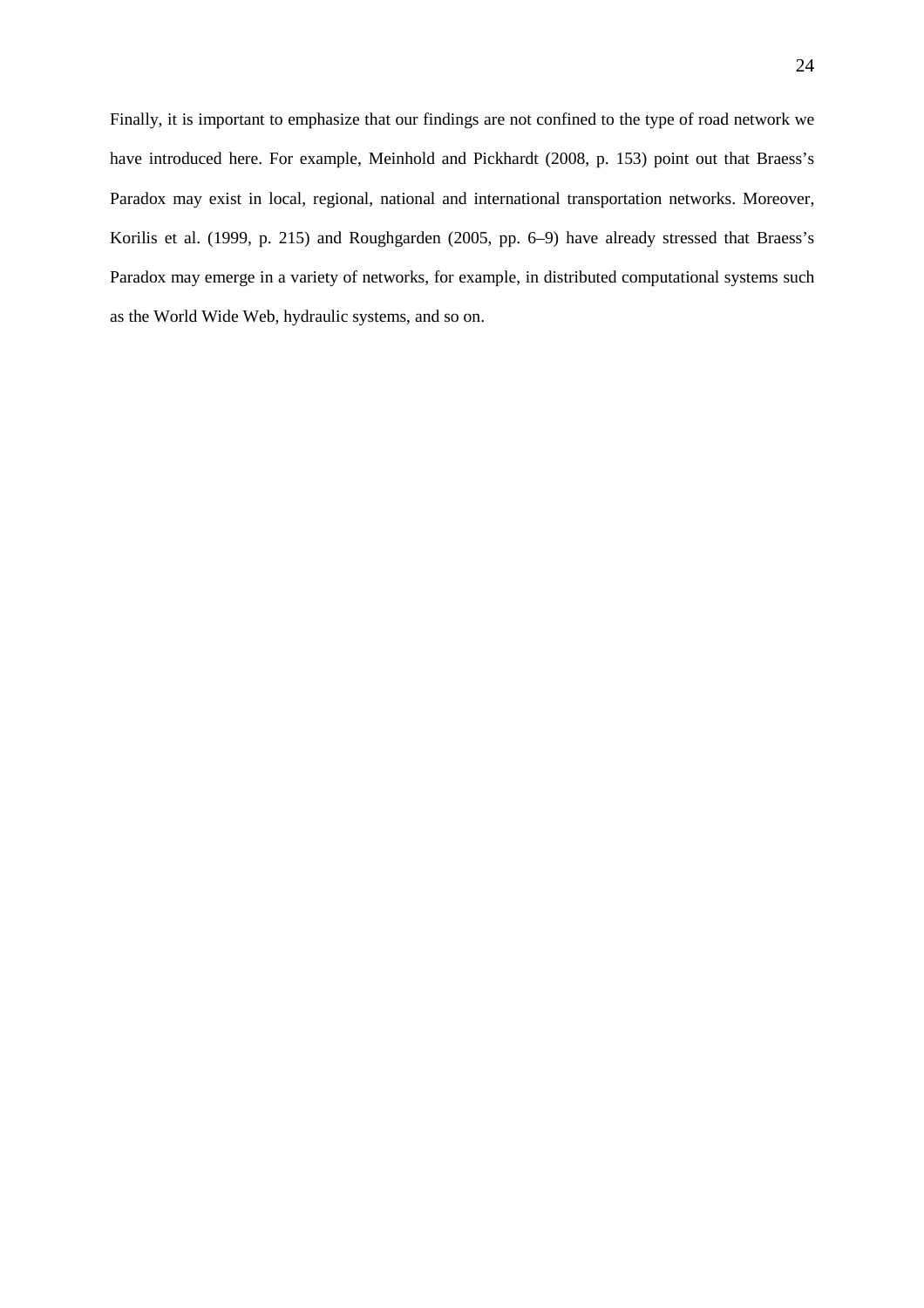# **Appendix A:**

*Proposition*: Equation (12), that is,  $C(\cdot)$  assumes a minimum at  $x_1 = x_2$ . Substituting equations (6) to (8) into (12) and rearranging yields:

$$
C(\cdot) = (\delta_M + \delta_H)(x_1^2 + x_2^2) + \gamma_M (X - x_3) + \delta_H (X - x_3)x_3 + X\delta_H x_3 + 2\delta_H x_3^2.
$$
\n(12)

*Proof*: Assume that  $x_3$  is fixed. Minimizing (12') then coincides with minimizing the first term in (12'). Further, assume that  $(X - x_3) = 2z$ , so that  $x_1 = x_2 = z$ . The first term in (12') can then be rewritten as  $\widetilde{C}(\cdot)$  :

$$
\widetilde{C}(x_1, x_2) = 2z^2(\delta_M + \delta_H). \tag{12'}
$$

Now assume that  $x_1 \neq x_2$  and that  $x_1 > x_2$ . Then, an  $s > 0$  exists, with  $x_1 = z + s$  and  $x_2 = z - s$ , so that:

$$
\widetilde{C}(x_1, x_2) = [(z + s)^2 + (z - s)^2](\delta_M + \delta_H) = 2(z^2 + s^2)(\delta_M + \delta_H).
$$
 (12''')

Thus, for  $s > 0$ , it follows that  $\tilde{C}(z, z) < \tilde{C}(z + s, z - s)$ , which proofs that  $\tilde{C}(\cdot)$ , and consequently *C*( $\cdot$ ), assume a minimum at  $x_1 = x_2$ . *q.e.d.*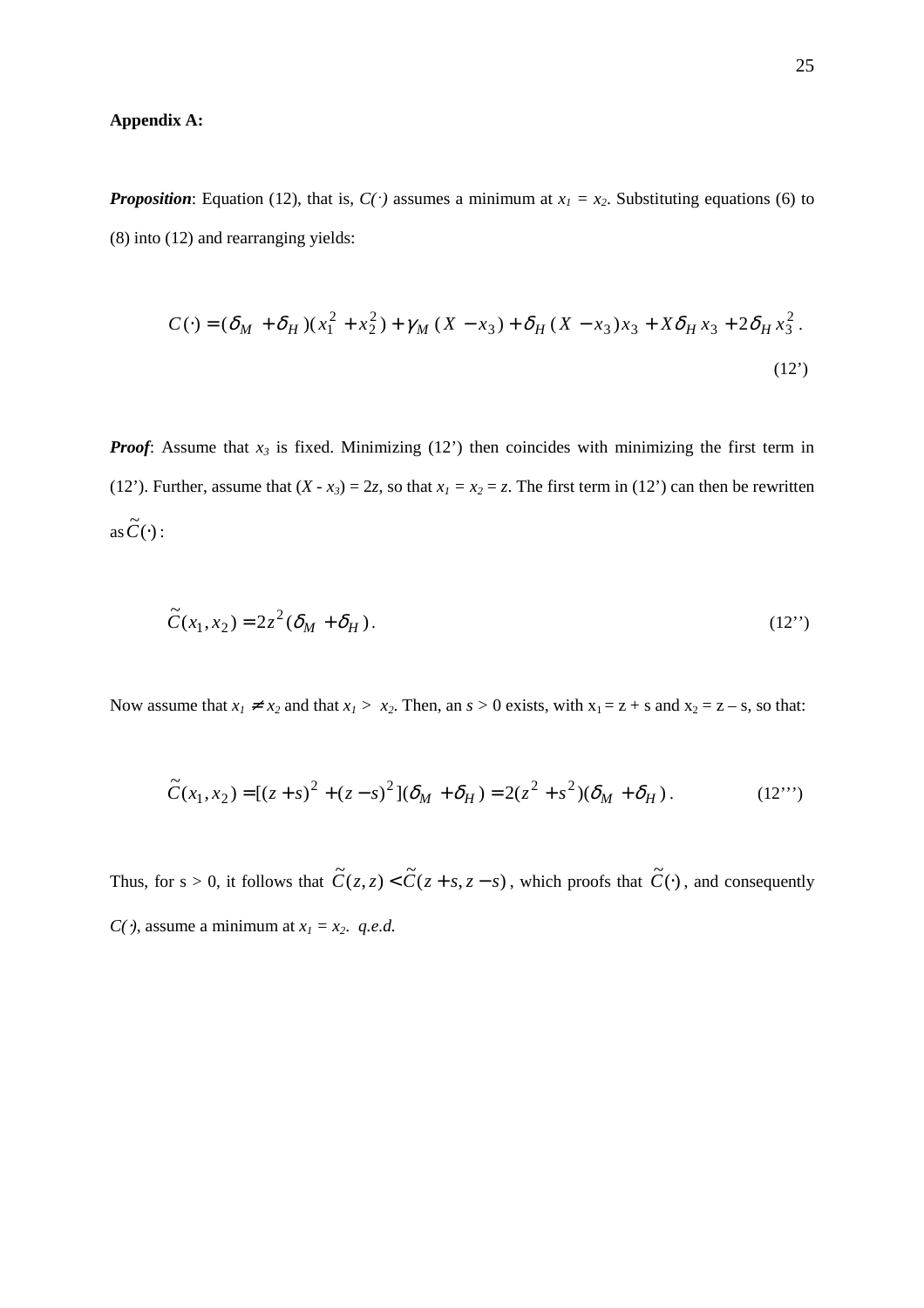#### *Appendix B:*

#### *Instructions for Introduction Round and #1 Block [NOT-treatment]*

Assume you are a freight forwarding agent and your job is to forward some good *G* from the start node to the end node as indicated in the figure below, where the two nodes may represent different cities. By forwarding good *G* you earn 40 tokens per round. You can maximize your payoff by choosing the route which is associated with the lowest costs (i.e. route 1, 2, or 3). You indicate your route choice by placing the card with the corresponding face value (i.e. 1, 2, 3) face down in front of you. Once the instructor has collected all cards, the number of agents traveling on each route is announced. At this point you can fill in your earnings record sheet by noting your own route choice, the overall route choices, the costs associated with the route you have chosen (see the table below) and your net payoff. While you fill in your earnings record sheet, the instructor returns to you your own card, again face down.

Thereafter a new round starts. A total of six rounds will be played one after the other. Then a new block starts. Do you have any further questions?

#### *Insert Figure 1 here*

Cost functions of individual routes:

 $\cdots$   $\cdots$   $\cdots$   $\cdots$   $\cdots$   $C_1 = 3x_1 + 2x_3;$  $\rightarrow$   $C_2 = 3x_2 + 2x_3;$  $C_3 = 12 + 4x_3$ .

 *Insert Table 1 here*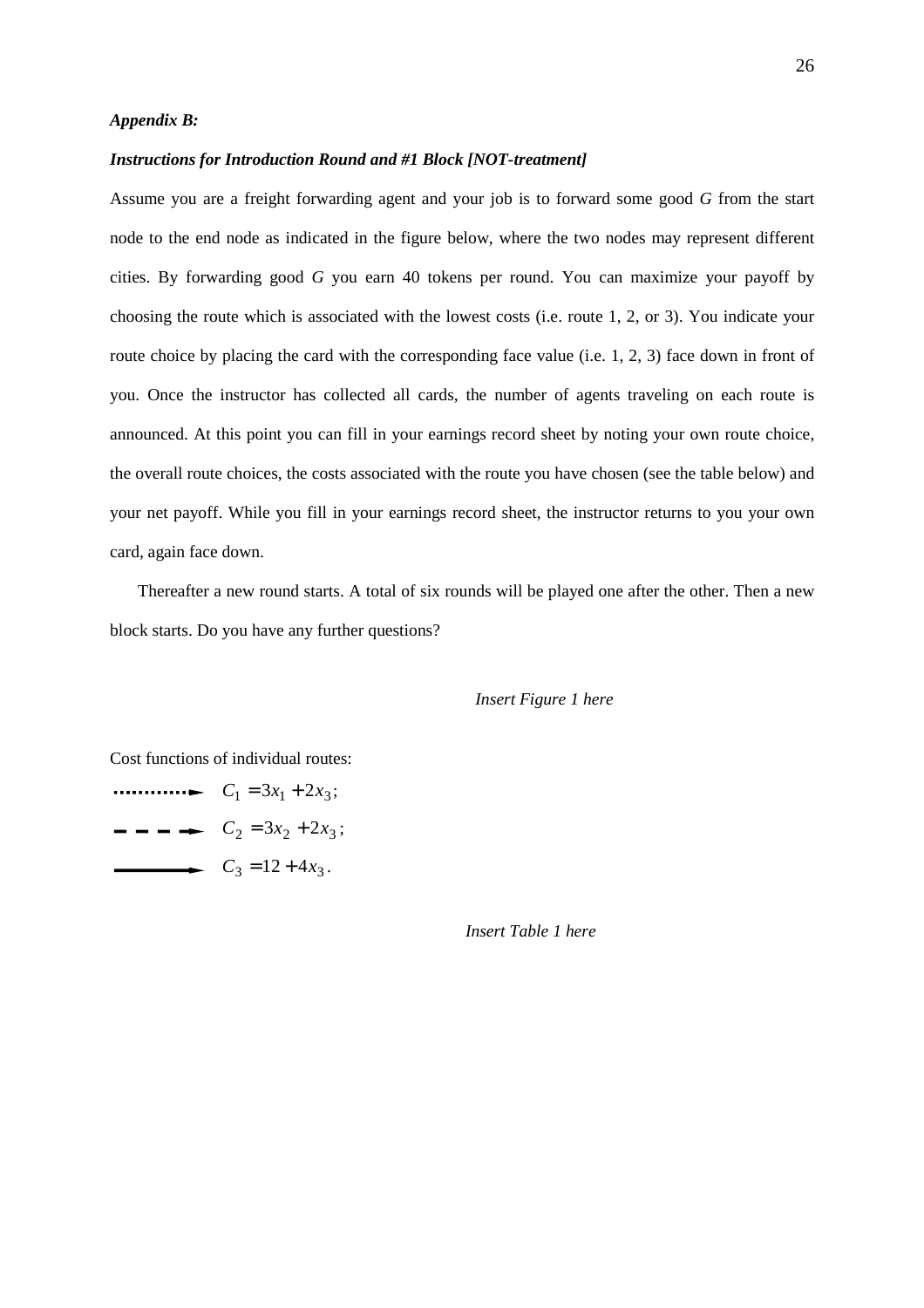# *Instructions #2 Block [BPT-treatment]*

All instructions from the first block remain valid. The only change is that a toll of 10 tokens is introduced on links II and IV. This toll increases the costs of route 1 and 2. However, the toll has no impact on route 3. Again, you indicate your route choice by placing the card (…)

*Insert Figure 1 here* 

Cost functions of individual routes:

 $\cdots$   $\cdots$   $\cdots$   $\cdots$   $\cdots$   $C_1 = 10 + 3x_1 + 2x_3;$  $\rightarrow$   $C_2 = 10 + 3x_2 + 2x_3;$  $C_3 = 12 + 4x_3$ .

|  | Route 3                                      |       |                |    |    |    |    |    |    |    |  |
|--|----------------------------------------------|-------|----------------|----|----|----|----|----|----|----|--|
|  |                                              |       |                |    |    |    |    |    |    |    |  |
|  | 5<br>3<br>$\mathbf{2}$<br>$\bf{0}$<br>1<br>4 |       |                |    |    |    |    |    |    |    |  |
|  | same<br>Number of persons                    |       | 1              | 13 | 15 | 17 | 19 | 21 | 23 | 16 |  |
|  |                                              | route | $\overline{2}$ | 16 | 18 | 20 | 22 | 24 |    | 20 |  |
|  |                                              |       | 3              | 19 | 21 | 23 | 25 |    |    | 24 |  |
|  |                                              |       | 4              | 22 | 24 | 26 |    |    |    | 28 |  |
|  | who chose the                                |       | 5              | 25 | 27 |    |    |    |    | 32 |  |
|  |                                              |       | 6              | 28 |    |    |    |    |    | 36 |  |

# **Table of costs [BPT-treatment]**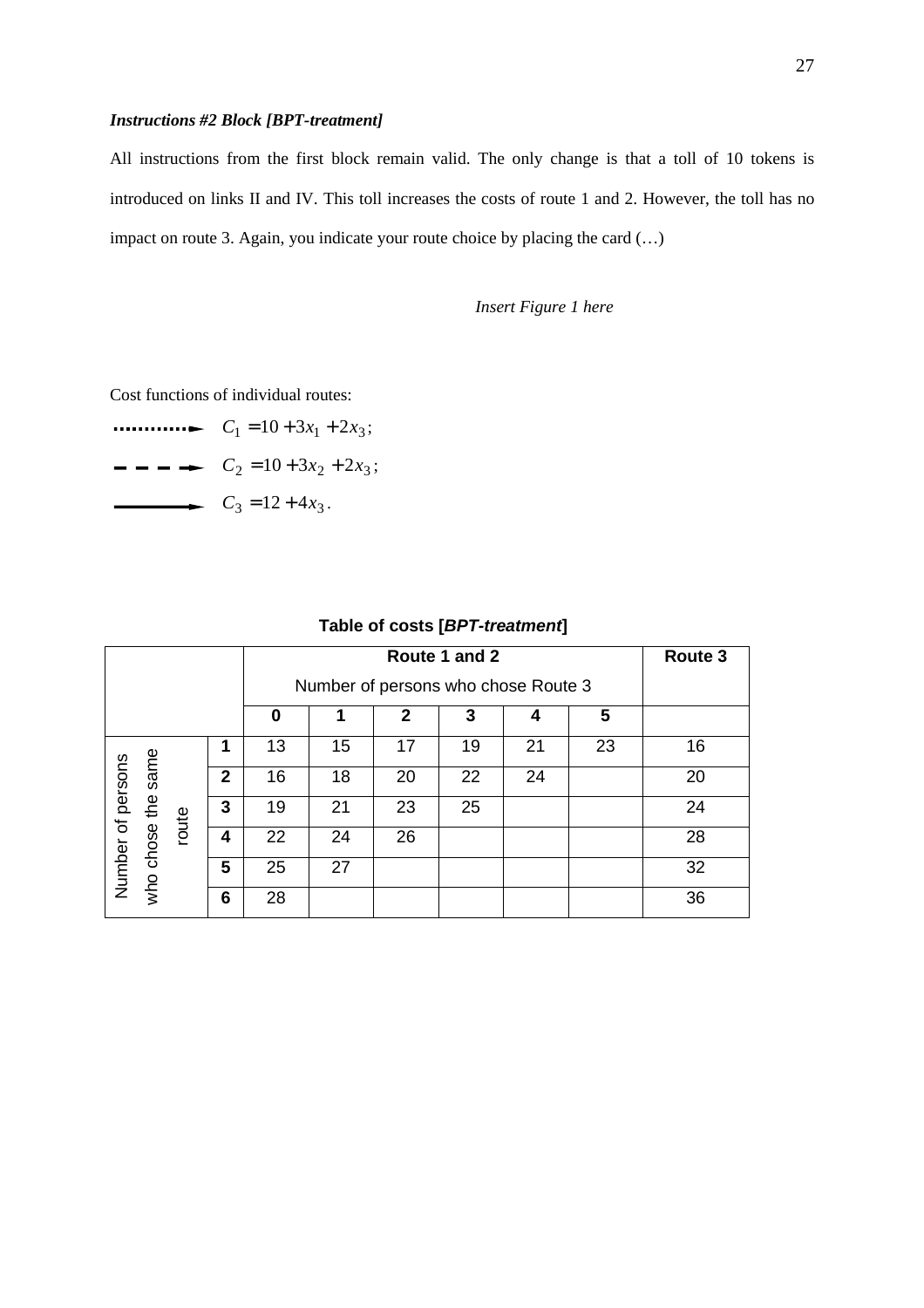# *Instructions #3 Block [MAT-treatment]*

All instructions from the second block remain valid. The only change is that the toll charged on links II and IV is reduced to 6 tokens, which changes the costs of route 1 and 2 accordingly. However, the toll still has no impact on route 3. Again, you indicate your route choice by placing the card (…)

*Insert Figure 1 here* 

Cost functions of individual routes:

 $\cdots$   $\cdots$   $\cdots$   $\cdots$   $\cdots$   $C_1 = 6 + 3x_1 + 2x_3$ ;  $- - - \rightarrow$   $C_2 = 6 + 3x_2 + 2x_3;$  $C_3 = 12 + 4x_3$ .

| Route 1 and 2     |               |       |                |    |    |    |    |    |    | Route 3 |
|-------------------|---------------|-------|----------------|----|----|----|----|----|----|---------|
|                   |               |       |                |    |    |    |    |    |    |         |
|                   |               |       |                | 0  |    | 2  | 3  | 4  | 5  |         |
|                   |               |       | 1              | 9  | 11 | 13 | 15 | 17 | 19 | 16      |
|                   | same          | route | $\overline{2}$ | 12 | 14 | 16 | 18 | 20 |    | 20      |
|                   |               |       | 3              | 15 | 17 | 19 | 21 |    |    | 24      |
|                   |               |       | 4              | 18 | 20 | 22 |    |    |    | 28      |
| Number of persons | who chose the |       | 5              | 21 | 23 |    |    |    |    | 32      |
|                   |               |       | 6              | 24 |    |    |    |    |    | 36      |

## **Table of costs [MAT-treatment]**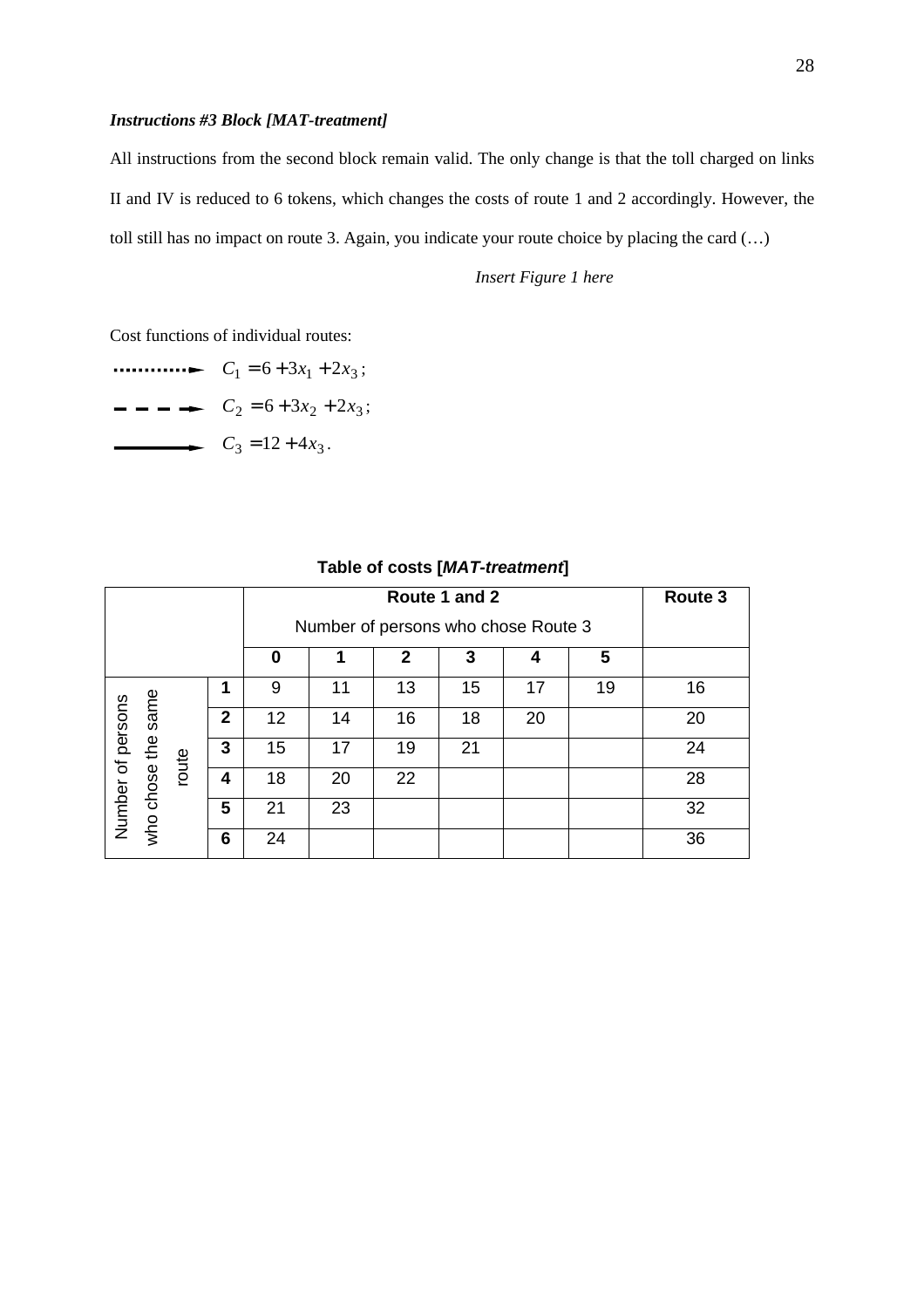## *Cash Payoff Scheme [to be added to Introduction Sheet]*

At the end of this experiment your earnings in terms of tokens will be cumulated over all rounds played. The instructor will then rank the token earnings from highest to lowest by using the ID numbers of the participants. This ranking will not be made public. You will learn your own rank only. The two participants with the highest token earnings will receive 3 Eurocent per token, those two with the third and fourth highest token earnings will receive 2 Eurocent per token and the remaining two participants will receive 1 Eurocent per token. Payments will be made immediately after the experiment. *Example 1*: Assume for simplicity your payoff is 24 tokens in each of the 18 rounds, in total 432 tokens. Further, with your total earnings you are ranked second. Hence, you get:  $432*0.03 =$ 12.96 Euro, plus 5 Euro show-up fee, which amounts to a total of 17.96 Euro. *Example 2*: Assume again for simplicity your payoff is 8 tokens in each of the 18 rounds, in total 144 tokens. Now you are ranked fifth. Hence, you get:  $144*0.01 = 1.44$  Euro, plus 5 Euro show-up fee, which amounts to a total of 6.44 Euro.

# *[Add to each instruction sheet for #1, #2 and #3 Block]*

Your earnings in terms of tokens will be added-up right after the experiment and will be translated into cash payments according to the payoff scheme introduced in the introduction.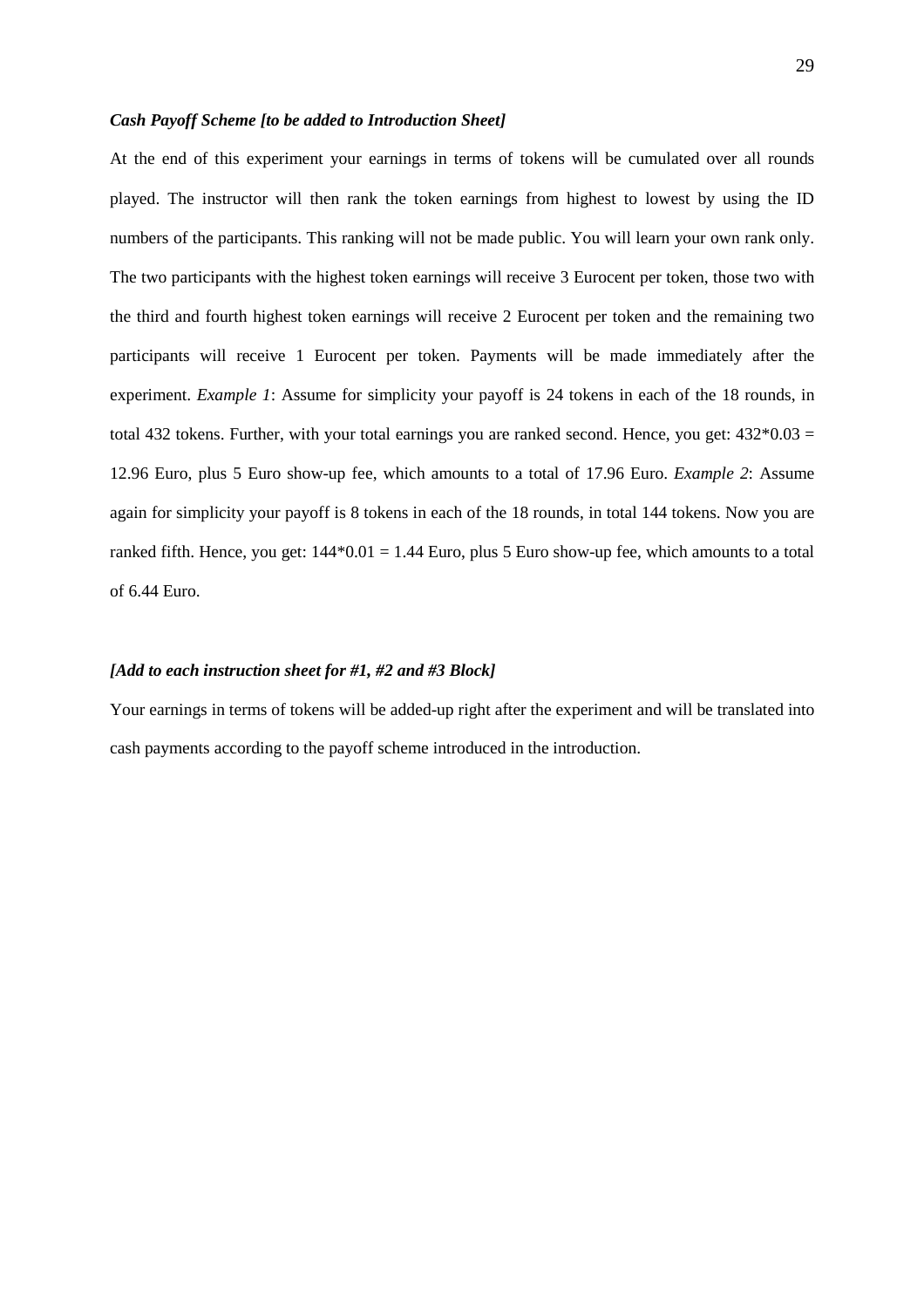|          | <b>Earnings Record Sheet</b> |                 |         |                                   |                |                  |          |       |               |  |  |  |
|----------|------------------------------|-----------------|---------|-----------------------------------|----------------|------------------|----------|-------|---------------|--|--|--|
| Date:    |                              | Gender:         |         |                                   | My-ID:         |                  | Session: |       |               |  |  |  |
|          |                              | My Route Choice |         | <b>Total Number of Route User</b> |                |                  | Revenue  | Costs | Payoff        |  |  |  |
|          | Route 1                      | Route 2         | Route 3 | Route 1                           | Route 2        | Route 3          | (R)      | (C)   | $(P = R - C)$ |  |  |  |
| Example1 |                              |                 |         | $\overline{4}$                    | $\overline{2}$ | $\boldsymbol{0}$ | 40       | 12    | $28\,$        |  |  |  |
| Example2 |                              |                 |         | $\mathbf{1}$                      | $\overline{2}$ | $\mathfrak{Z}$   | 40       | 24    | 16            |  |  |  |
|          |                              |                 |         |                                   |                |                  |          |       |               |  |  |  |
| Round 1  |                              |                 |         |                                   |                |                  | 40       |       |               |  |  |  |
| Round 2  |                              |                 |         |                                   |                |                  | 40       |       |               |  |  |  |
| Round 3  |                              |                 |         |                                   |                |                  | 40       |       |               |  |  |  |
| Round 4  |                              |                 |         |                                   |                |                  | 40       |       |               |  |  |  |
| Round 5  |                              |                 |         |                                   |                |                  | 40       |       |               |  |  |  |
| Round 6  |                              |                 |         |                                   |                |                  | 40       |       |               |  |  |  |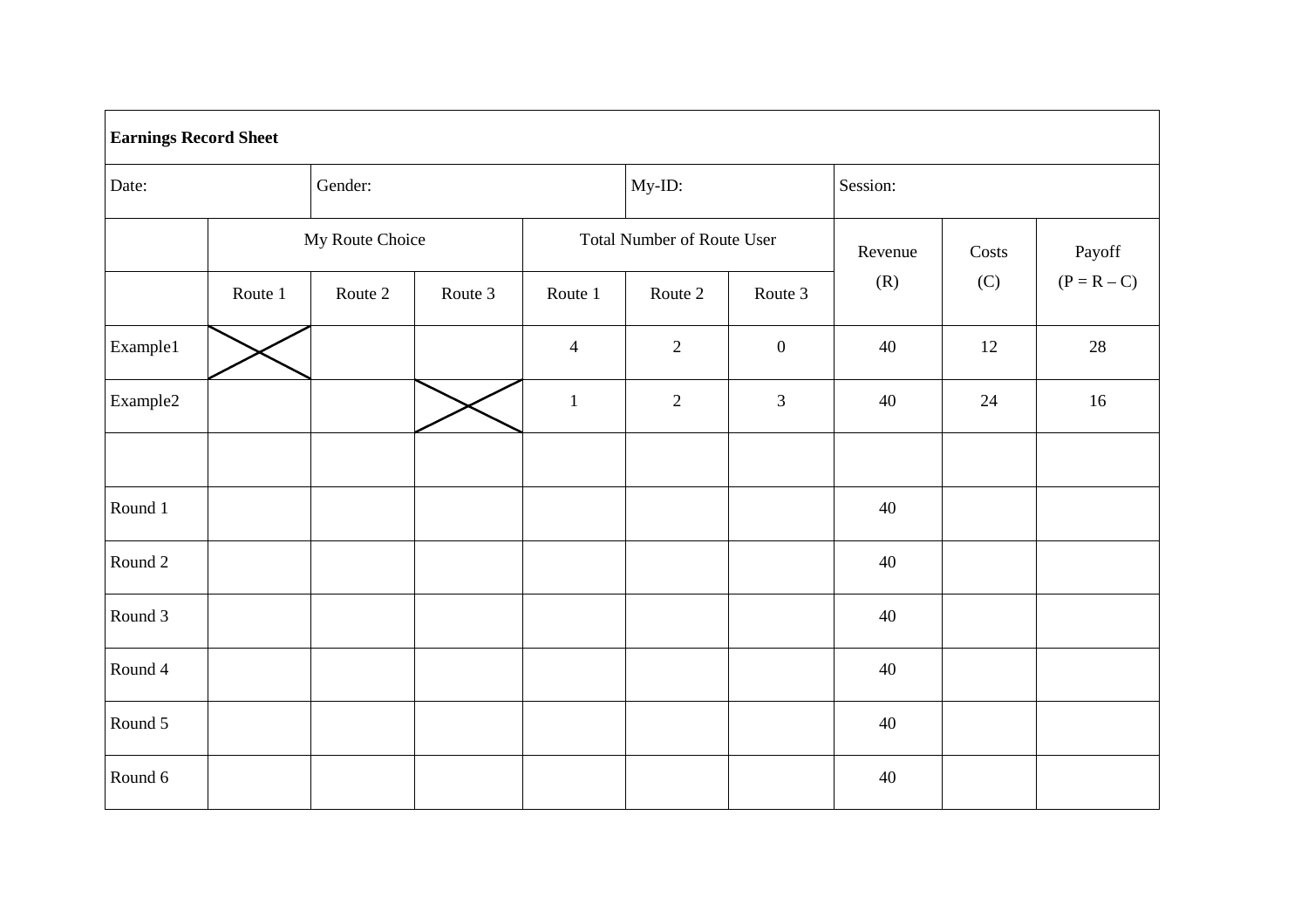#### **References**

Batina, R.G. and Ihori, T. (2005). *Public Goods: Theory and Evidence*. New York: Springer.

- Blayac, T. (2006). Value of Travel Time: A Comparison of Several Functional Forms for Conditional Indirect Utility in Discrete Choice Models, in: M. Pickhardt and J. Sardà Pons (eds), *Perspectives on Competition in Transportation*, Berlin: LIT Verlag, pp. 163–184.
- Braess, D. (1968). Über ein Paradoxon aus der Verkehrsplanung, *Unternehmensforschung*, (12), pp. 258-268.
- Braess, D. (2005). On a Paradox of Traffic Planning, *Transportation Science*, 39(4), pp. 446-450. [*Translation of Braess (1968)*]
- Button, K. (2005). Transport Policy, in: M. Peter van der Hoek (ed.), *Handbook of Public Administration and Policy in the European Union*, New York: CRC Press (Taylor & Francis), pp. 515–529.
- Commission of the European Communities (1998). *Fair Payment for Infrastructure Use: A Phased Approach to a Common Transport Infrastructure Charging Framework in the EU*. COM (1998) 466 final, Brussels.
- Coolen, A.C.C. (2005). *The Mathematical Theory of Minority Games*. Oxford: Oxford University Press.
- Hagstrom, J. N. and R. Abrams (2001). Characterizing Braess's Paradox for Traffic Networks, *Proceedings of IEEE 2001 Conference on Intelligent Transport Systems*, pp. 837–842.
- Johansson, B. and L-G. Mattsson (1995). Principles of Road Pricing, in: B. Johansson and L. G. Mattsson (eds.), *Road Pricing: Theory, Empirical Assessment and Policy*, second printing 1996. Dordrecht: Kluwer, pp. 7–33.
- Korilis, Y.A., Lazar, A.A. and Orda, A. (1999). Avoiding the Braess Paradox in Non-cooperative Networks, *Journal of Applied Probability*, 36, pp. 211-222.
- Meinhold, G. and Pickhardt, M. (2007). Optimal Road Pricing and Endogenous User Behavior, mimeo, paper presented at the Annual Conference of the IIPF, Warwick.